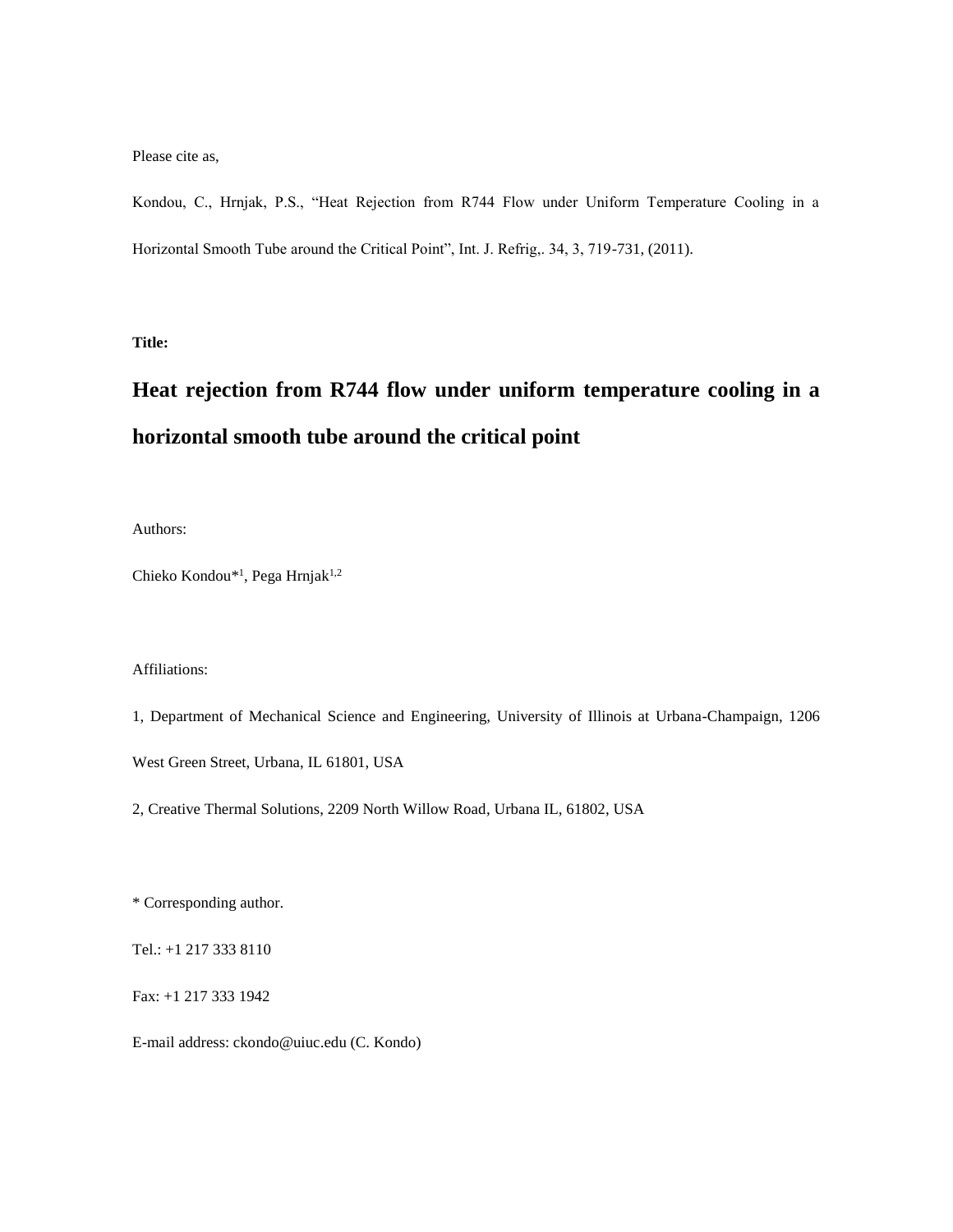Abstract:

Heat rejection from CO<sub>2</sub> flow near the critical point, where commercial refrigerators spend most of their operating hours, was investigated in this study. Experimental results on the heat transfer coefficient and pressure drop of mass flux from 100 to 240 kg  $m^2s^{-1}$  at pressures from 5 to 7.5 MPa in a horizontal smooth tube of 6.1 mm inner diameter are provided and compared with correlations. The heat rejection process below critical pressure was categorized into superheat, two-phase, and subcool zones in which the bulk-mean temperature was superheated, saturated, and subcooled, respectively. The results indicated that the heat transfer coefficient in superheat zone is significantly higher than correlations proposed for single-phase turbulent flow, and the condensation was identified from the tube wall temperature below saturation temperature. This superheat zone accounts for a significant portion of the heat rejected in the subcritical cycle and affects on condenser sizing.

#### Keywords:

CO2, condensation, heat transfer, horizontal tube, critical point

#### Nomenclature

| $\boldsymbol{P}$ | pressure          | [Pa]                  |
|------------------|-------------------|-----------------------|
| T                | temperature       | [°C]                  |
| h                | specific enthalpy | $[J \text{ kg}^{-1}]$ |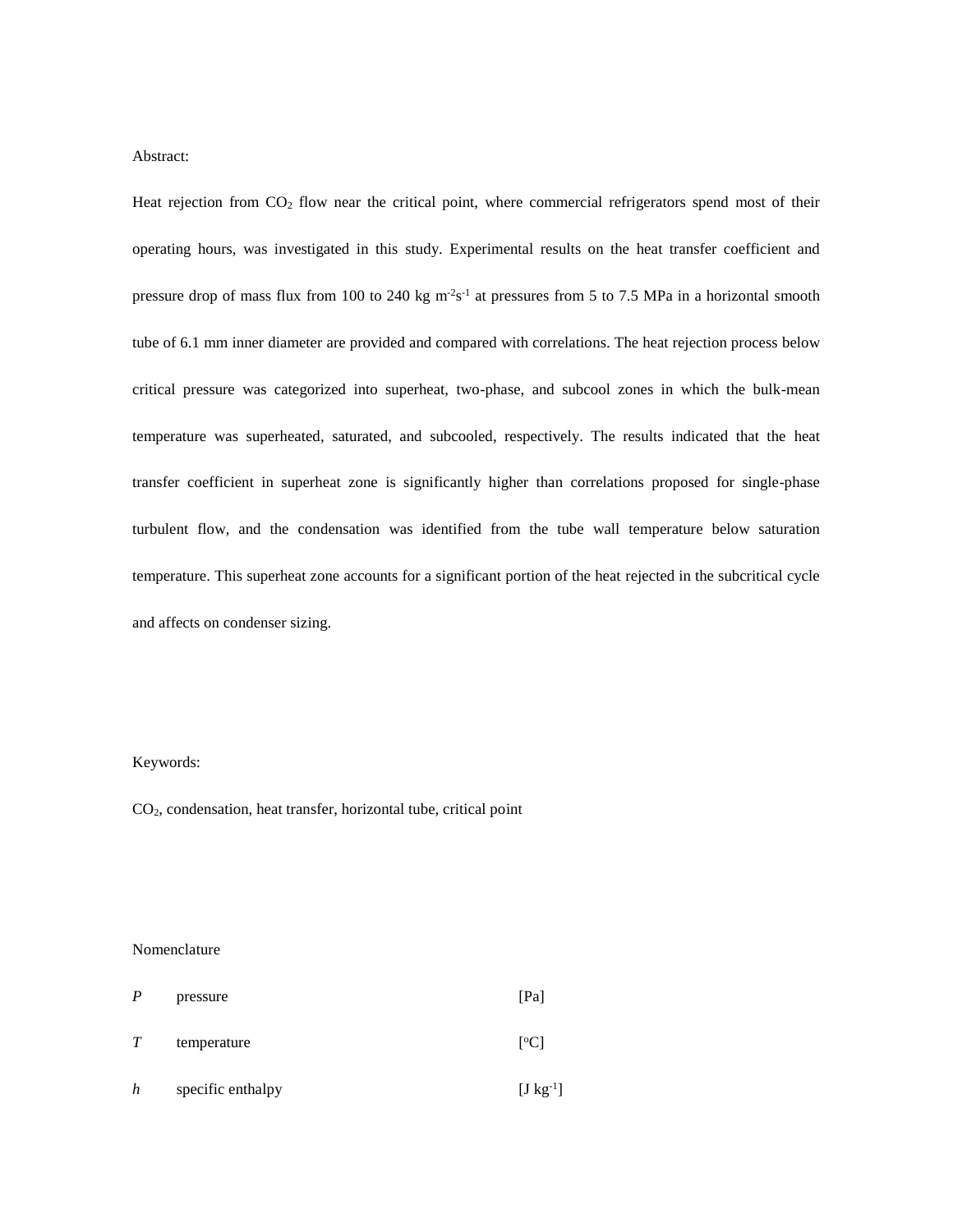| $\boldsymbol{x}$ | vapor quality                                                      | $\left[\begin{array}{c} -\end{array}\right]$  |
|------------------|--------------------------------------------------------------------|-----------------------------------------------|
| q                | heat flux                                                          | $[W \, m^{-2}]$                               |
| $\mathcal{Q}$    | heat transfer rate                                                 | [W]                                           |
| Z                | tube length                                                        | [m]                                           |
| m                | mass flow rate                                                     | [ $kg s^{-1}$ ]                               |
| G                | mass flux                                                          | [kg m <sup>-2</sup> s <sup>-1</sup> ]         |
| $d_{\rm i}$      | inner diameter                                                     | [m]                                           |
| $d_{\rm o}$      | outer diameter                                                     | [m]                                           |
| $h_{\rm LV}$     | latent heat                                                        | $[J~\mathrm{kg}^{\text{-}1}]$                 |
| Cp               | isobaric heat capacity                                             | $[J \, kg^{-1}K^{-1}]$                        |
| Cp               | mean isobaric heat capacity = $(h_{wi} - h_b) / (T_{wi} - T_{rb})$ | $[J \, kg^{-1}K^{-1}]$                        |
| $\int$           | friction factor                                                    | $\left[\begin{array}{c} - \end{array}\right]$ |
| $Re_{LO}$        | liquid only Reynolds number = $G_r d_i / \mu_L$                    | $\left[ -\right]$                             |
| Re <sub>L</sub>  | superficial liquid Reynolds number = $G_r(1-x) d_i / \mu_L$ [-]    |                                               |
| Nu               | Nusselt number                                                     | $\left[ -\right]$                             |
| Pr               | Prandtl number                                                     | $\left[\begin{array}{c} -\end{array}\right]$  |
| Fr               | Froude number                                                      | $\left[ -\right]$                             |
| We               | Weber number                                                       | $\left[ -\right]$                             |
| Ga               | Galileo number                                                     | $\left[ -\right]$                             |
| g                | gravitational acceleration                                         | [ $m s-2$ ]                                   |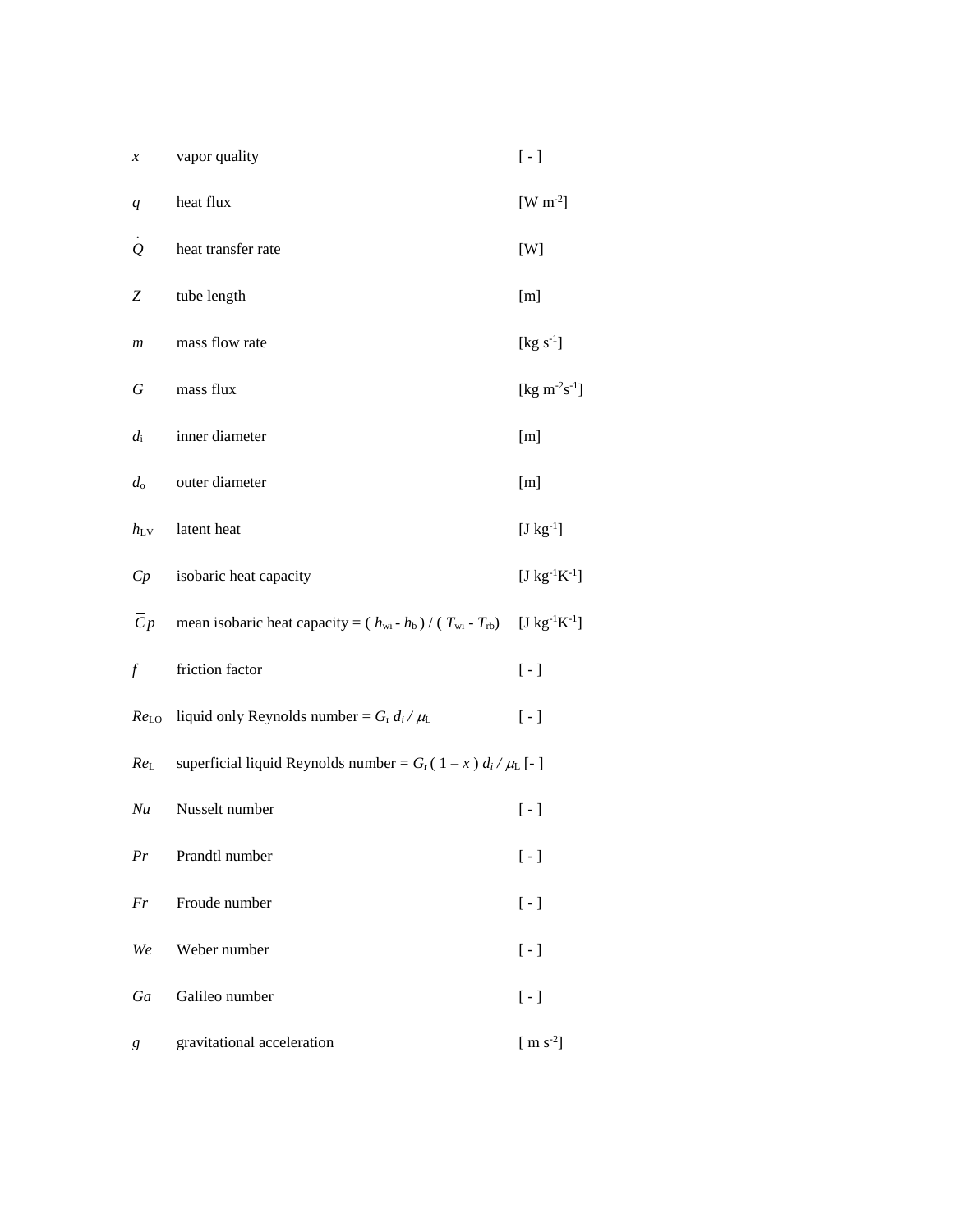# Greek symbols

| $\alpha$  | heat transfer coefficient | [W m <sup>-2</sup> K <sup>-1</sup> ] |
|-----------|---------------------------|--------------------------------------|
| $\xi$     | void fraction             | $[-]$                                |
| $\rho$    | density                   | [ $kg \, \text{m}^{-3}$ ]            |
| $\mu$     | viscosity                 | $[Pa \cdot s]$                       |
| $\lambda$ | thermal conductivity      | [W m <sup>-1</sup> K <sup>-1</sup> ] |

# Subscripts

| r   | refrigerant                                                       |
|-----|-------------------------------------------------------------------|
| H2O | water                                                             |
| wi  | interior tube wall or evaluated at interior tube wall temperature |
| b   | evaluated at bulk temperature                                     |
| f   | evaluated at film temperature                                     |
| sat | saturation temperature                                            |
| V   | vapor (evaluated at saturation temperature in two-phase zone)     |
| L   | liquid(evaluated at saturation temperature in two-phase zone)     |
| TSi | test section inlet                                                |
| TSo | test section outlet                                               |
| PCi | pre-cooler inlet                                                  |
| PCo | pre-cooler outlet                                                 |
|     |                                                                   |

MC mixer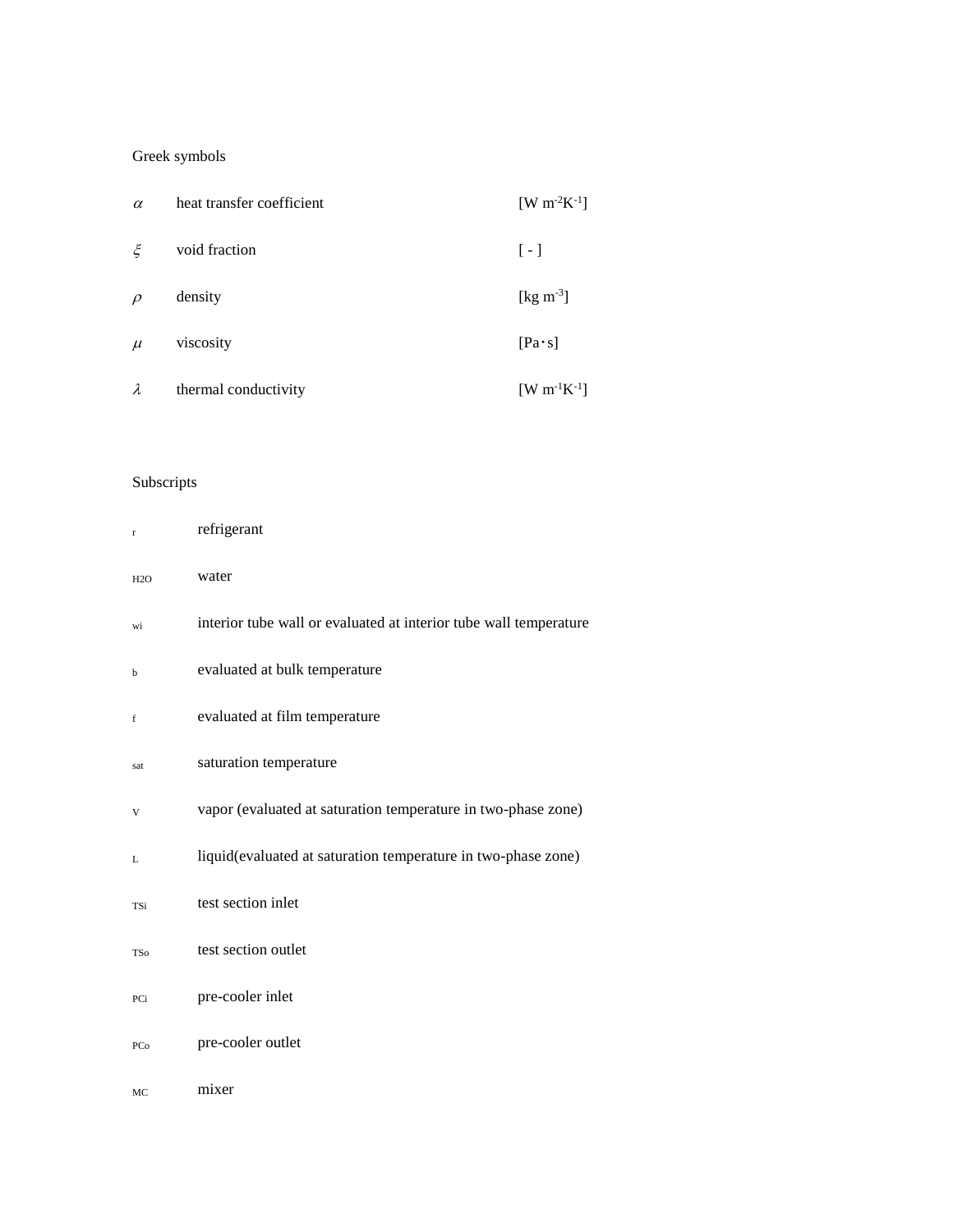#### <sup>M</sup> momentum change term

 $F \t\t$  friction term

gain heat leak from ambient air

cond conduction heat

crit critical point

#### 1. Introduction

From autumn to spring, outdoor units of CO<sub>2</sub> commercial refrigeration systems and some other applications spend most operating hours in the subcritical cycle. Although the rating condition of the summer season takes a transcritical cycle, it is necessary to understand the characteristics of the subcritical cycle to ensure reliable system performance and to evaluate the annual performance. The superheat of the subcritical cycle is relatively higher than a conventional cycle running at low reduced pressure. Therefore, it is important to understand the characteristics of heat rejection from superheated vapor in order to determine the proper size or to design circuits of condensers (gas coolers). Despite the importance of this, very limited information about this heat rejection process has been reported. As a first step, this paper provides the results of experiments conducted on the  $CO<sub>2</sub>$  pressure drop of subcritical condensation.

Bell (1972) described a desuperheating in condenser entrance, where the condensation may occur on cold surface exposed to superheated vapor. The criterion of the condensation occurrence was assumed as the cooling surface temperature which is below saturation point. With this criterion, it is suggested that simple use of LMTD method to calculate the overall coefficient of condensers could be invalid.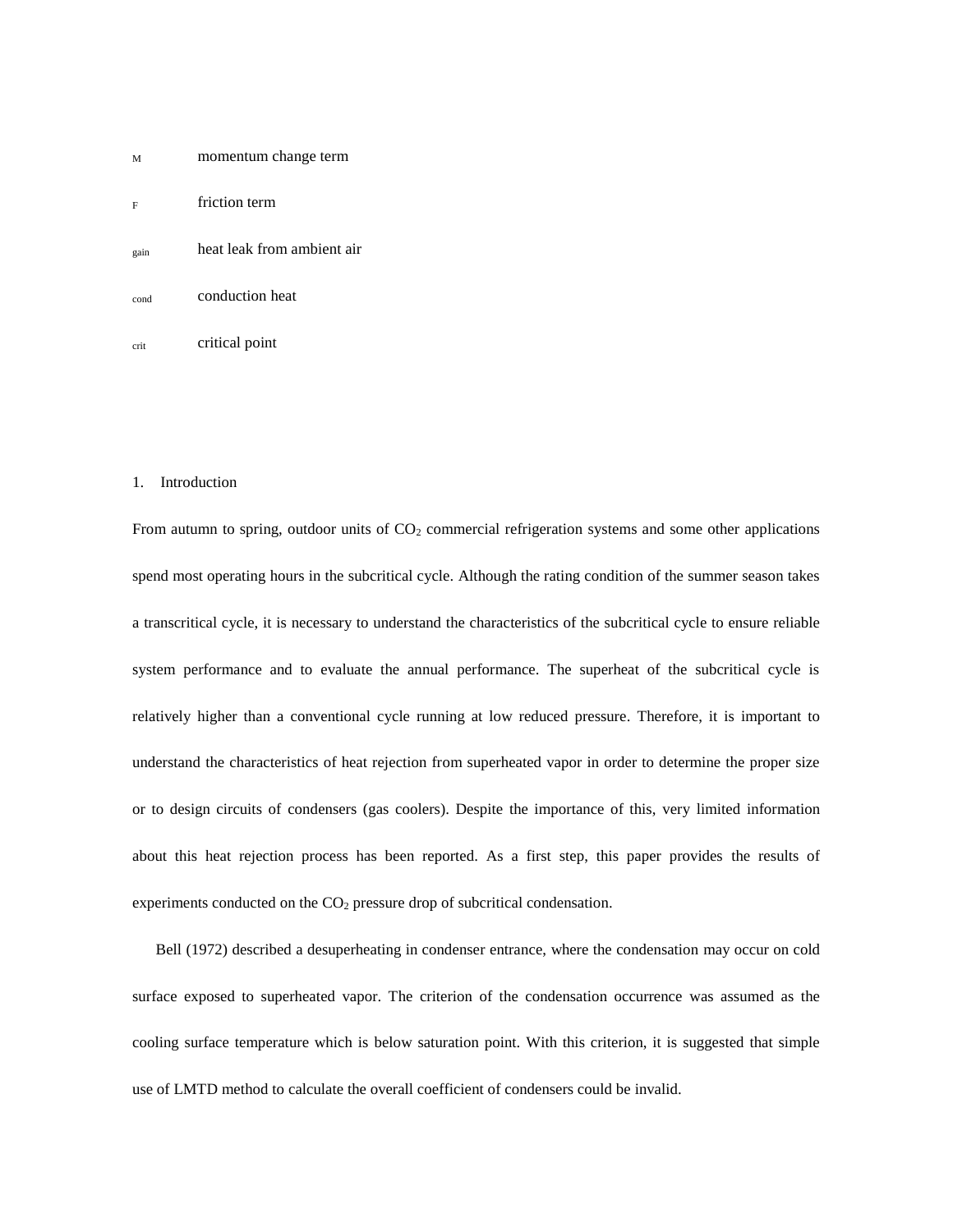Fujii et al. (1978) measured the heat transfer coefficient (HTC) of R11 and R113 condensation flow in horizontal smooth tubes, and Lee et al. (1991) measured the HTC of R22. Fujii et al. also measured the temperature distribution of vapor flow in the radial direction of a tube and proved that vapor is superheated even when the vapor mass quality is below 1.0. These studies manipulated sensible heat rejection from superheated vapor in the condensation process and provided semi-rational empirical prediction methods. Their method considering sensible heat of condensation heat transfer would be informative for the discussion of very beginning of condensation occurrence, where sensible heat rejection is still considerable.

Jiang et al. (2007) presented experimental results on HTC of R404 A and R410 A in horizontal smooth copper tubes with inner diameters of 9.4 and 6.2 mm at reduced pressures of 0.8 and 0.9. They concluded that the effect of pressure was not significant in their experimental conditions, and the correlation proposed for lower reduced pressure by Cavallini et al. (2006) predicts condensation heat transfer well.

Koyama et al. (2008) presented experimental results and modified correlation for HTC, void fraction, and pressure drop of  $CO<sub>2</sub>$  condensation flow in a horizontal micro-fin copper tube 5.67 mm of equivalent inner diameter at 5 and 6 MPa. They concluded that the pressure drop and HTC decreased with rising pressure due to dense vapor and decreasing latent heat.

Hrnjak et al. (2002, 2008, 2009a) carried out some experiments focusing on condensation of CO<sub>2</sub> at low temperatures of  $-15$  and  $-25^{\circ}$ C, where the low stage of cascade systems operates. Their findings confirmed the applicability of Cavallini's correlation in these conditions because of the similarity in thermophysical properties of R22 at high heat rejection temperatures (35 $^{\circ}$ C) and R744 at low temperatures (-15 to -30 $^{\circ}$ C).

However, data on HTC and pressure drop of the superheat zone have not been reported in any publication known to the authors.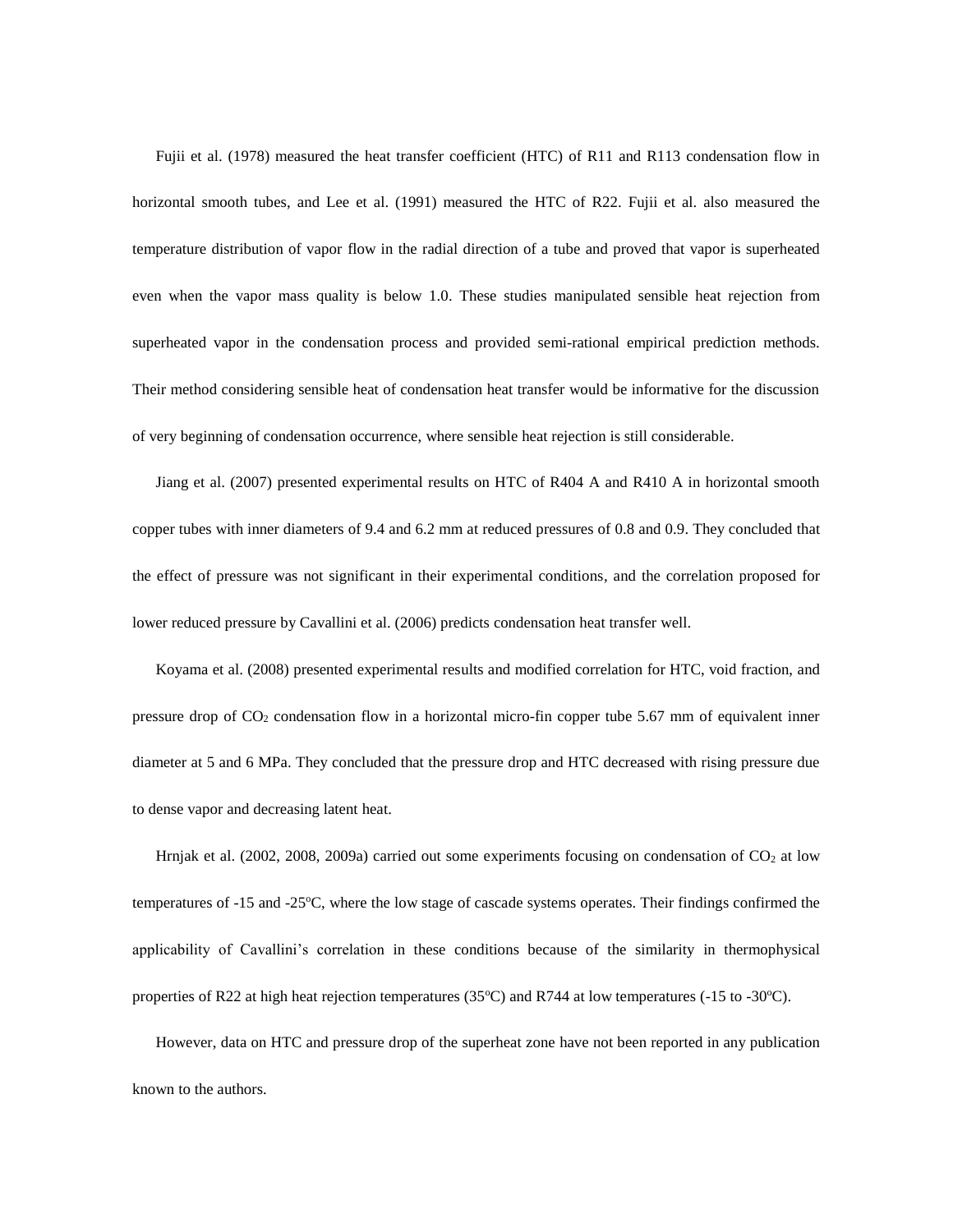#### 2. Experimental set-up and methodology

Figure 1 shows a schematic diagram of the experimental apparatus which consists of circuits for CO<sub>2</sub>, water, and chilled water of about  $7^{\circ}$ C. The components of the CO<sub>2</sub> circuit include a variable speed gear pump, a coriolis-type mass flow meter, an electric pre-heater, a mixer, a pre-cooler which is an counter-flow double-tube type heat exchanger, a test section which is a test tube surrounded by a thick brass jacket, two after-coolers, and a receiver tank. In the mixer placed at the entrance of the pre-cooler, the bulk-mean temperature and pressure of the superheated vapor are measured. Subcooled refrigerant kept in the receiver tank to maintain the proper refrigerant flow rate is controlled by the rate of chilled water flowing through the after-coolers. Cycle pressure is roughly controlled by the amount of  $CO<sub>2</sub>$  charge and precisely controlled by the after-coolers.

The measurement procedure for a two-phase zone, specifically, when superheat is below 5 K, is as follows. The superheat of refrigerant flowing through the mixer is kept at 3 to 5 K by the pre-heater for determining the bulk enthalpy; meanwhile, the inlet condition of the test section is controlled by the flow rate and inlet temperature of cooling water flowing through the pre-cooler. The measurement procedure for a superheat zone, specifically, when superheat is above 5 K, is as follows. The superheat of the test section inlet within 5 to 25 K is controlled by excitation of the pre-heater. While, the water flow of the pre-cooler is shut off.

#### 2.1 Test section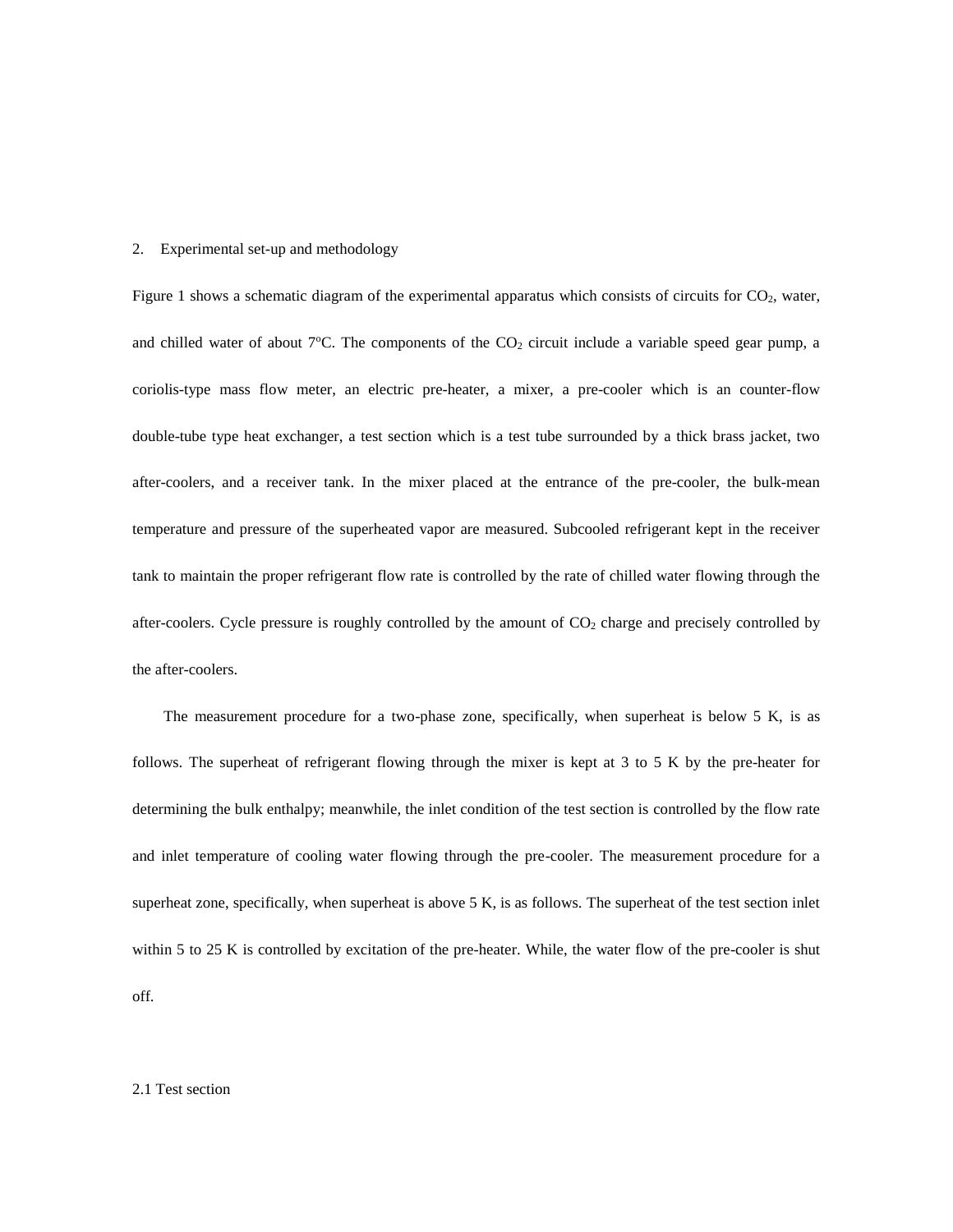Figure 2 (a) and (b) show the dimensions of the test section. The test tube, which is a smooth copper tube with an inner diameter of 6.1 mm and outer diameter of 9.53 mm, is placed horizontally and covered with a thick brass jacket. The gap between the tube and the jacket is filled with a thermal paste. On the outside of the brass jacket, copper tubes are attached with solder allowing cooling water to flow through. This structure yields cooling conditions with an almost uniform temperature. Twelve thermocouples are embedded into the top, bottom, right, and left of the test tube wall at three positions in an axial direction. Outside the bass jacket, two holes of 1 mm diameter are bored through the test tube wall as pressure ports and connected to the differential pressure transducer with capillary tubes. This pressure port structure makes it possible to measure pressure drop without any connectors changing inner diameter. The active cooling length by the brass jacket is 150 mm, and the length between pressure ports is 288 mm.

#### 2.2 Data reduction method

Figure 3 shows an overview of the data reduction method. The main measured values are the refrigerant mass flow rate  $m_r$ , bulk-mean temperature  $T_{\text{rb,MC}}$ , and absolute pressure  $P_{\text{MC}}$  in the mixer, the bulk water temperature of pre-cooler inlet  $T_{\text{H2O,PCi}}$  and outlet  $T_{\text{H2O,PCo}}$ , test section inlet  $T_{\text{H2O,TSi}}$  and outlet  $T_{\text{H2O,TSo}}$ , and the water mass flow rate of pre-cooler  $m_{\text{H2O,PGi}}$  and test section  $m_{\text{H2O,TSi}}$ . The bulk-mean enthalpy in the mixer  $h_{\text{rb,MC}}$  is obtained from  $T_{\text{rb,MC}}$  and  $P_{\text{MC}}$  under the assumption of equilibrium by Refprop Ver 8.0. The enthalpy changes through the pre-cooler  $\Delta h_{\text{PC}}$  and the test section  $\Delta h_{\text{TS}}$  are determined by water side heat balances  $Q_{\text{PC}}$  and  $Q_{\text{TS}}$  as below.

$$
\Delta h_{\rm PC} = \dot{Q}_{\rm PC} / m_{\rm r} = \left( \dot{Q}_{\rm H2O,PC} - \dot{Q}_{\rm gain,PC} \right) / m_{\rm r} \tag{1}
$$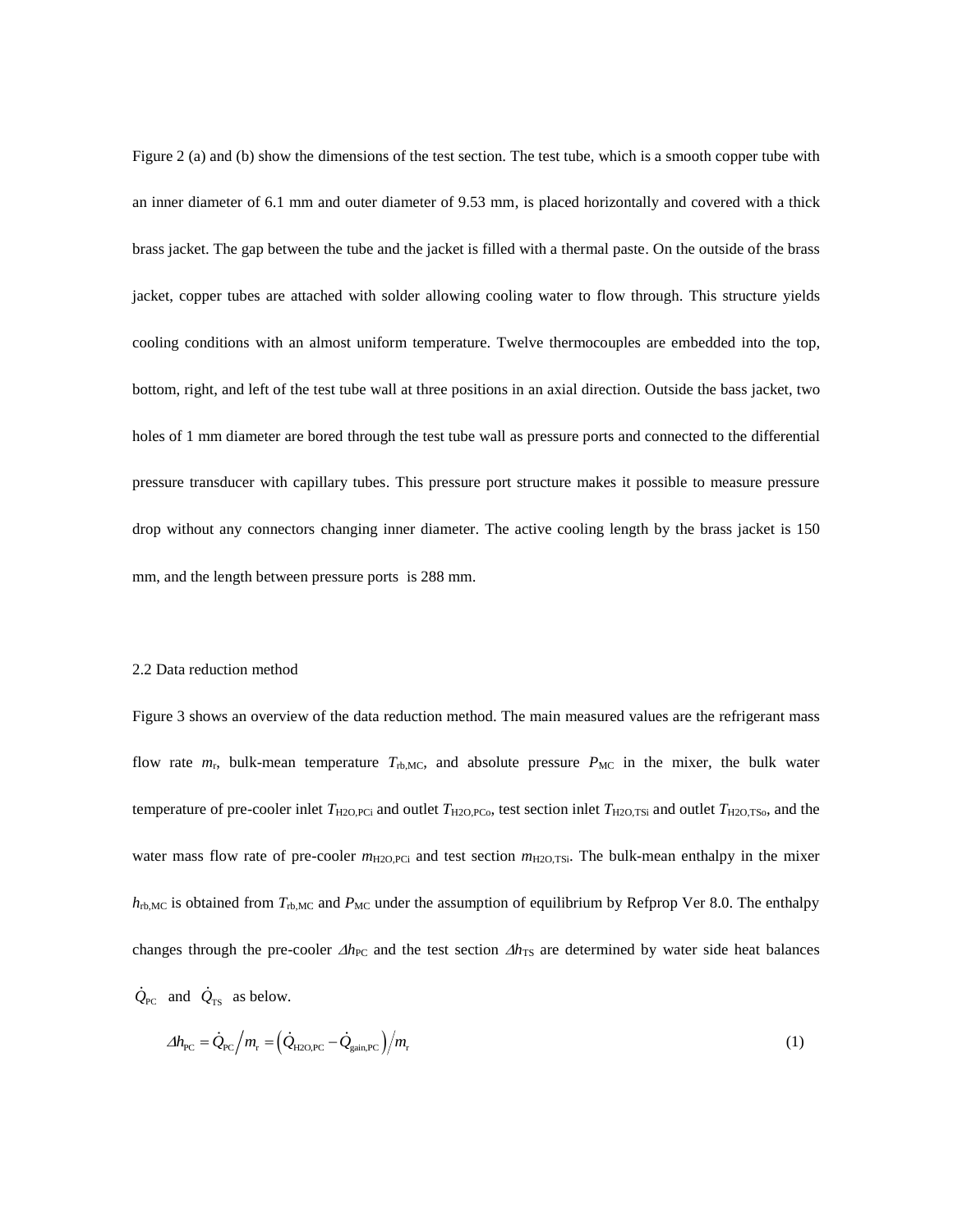$$
\dot{Q}_{\text{H2O,PC}} = \left(T_{\text{H2O,PCo}} - T_{\text{H2O,PCi}}\right) m_{\text{H2O,PC}} C p_{\text{H2O}} \tag{2}
$$

$$
\Delta h_{\rm TS} = \dot{Q}_{\rm TS} / m_{\rm r} = \left( \dot{Q}_{\rm H2O, TS} - \dot{Q}_{\rm gain, TS} \right) / m_{\rm r} \tag{3}
$$

$$
\dot{Q}_{\text{H2O,TS}} = (T_{\text{H2O,TSo}} - T_{\text{H2O,TSi}})m_{\text{H2O,TS}}C p_{\text{H2O}} \tag{4}
$$

where  $Q_{\text{gain,PC}}$  and  $Q_{\text{gain,TS}}$  are preliminarily measured heat leak from ambient air through the insulators. The averaged heat flux of the test section on the interior tube wall  $q_{wi}$  is,

$$
q_{\rm wi} = \left(\dot{Q}_{\rm H2O,TS} - \dot{Q}_{\rm gain,TS} - \dot{Q}_{\rm cond}\right) / \left(d_{\rm i} \cdot \pi \cdot \Delta Z_{\alpha}\right)
$$
\n(5)

where  $Q_{\text{cond}}$  is the conduction heat from outside the cooling brass jacket as described in the Appendix A. The central refrigerant temperature (i.e. reference temperature of refrigerant) of test section  $T_{\text{rb}}$  is defined as an arithmetic mean of inlet and outlet bulk temperatures  $T_{rb,i}$ ,  $T_{rb,0}$ , which are found from each pressure  $P_{TSi}$ and  $P_{\text{TSo}}$  and enthalpies  $h_{\text{b,i}}$  and  $h_{\text{b,o}}$  at equilibrium. With this method, the reference temperature of HTC  $T_{\text{rb}}$ smoothly changes from the bulk temperature to the saturation temperature at the vapor quality 1.0. The definition of averaged heat transfer coefficient  $\alpha_r$  is,

$$
\alpha_{\rm r} = q_{\rm wi} / (T_{\rm rb} - T_{\rm wi}) = q_{\rm wi} / \left( \frac{T_{\rm rb,i} + T_{\rm rb,o}}{2} - T_{\rm wi} \right)
$$
\n(6)

where  $T_{\text{wi}}$  is the averaged temperature of the 12 points on the tube wall. The averaged pressure drop gradient is defined with the length between pressure ports  $\Delta Z$ . The momentum term and friction term are described as,

$$
\frac{\Delta P_{\rm TS}}{\Delta Z} = \left\{ \Delta P_{\rm M} + \left( \frac{dP_{\rm F}}{dZ} \right) \Delta Z \right\} / \Delta Z \tag{7}
$$

Table 1 lists the test conditions of the test section. Table 2 lists the measurement uncertainties obtained from the results of two standards of calibration, resolution of data loggers and calibration equipment, and the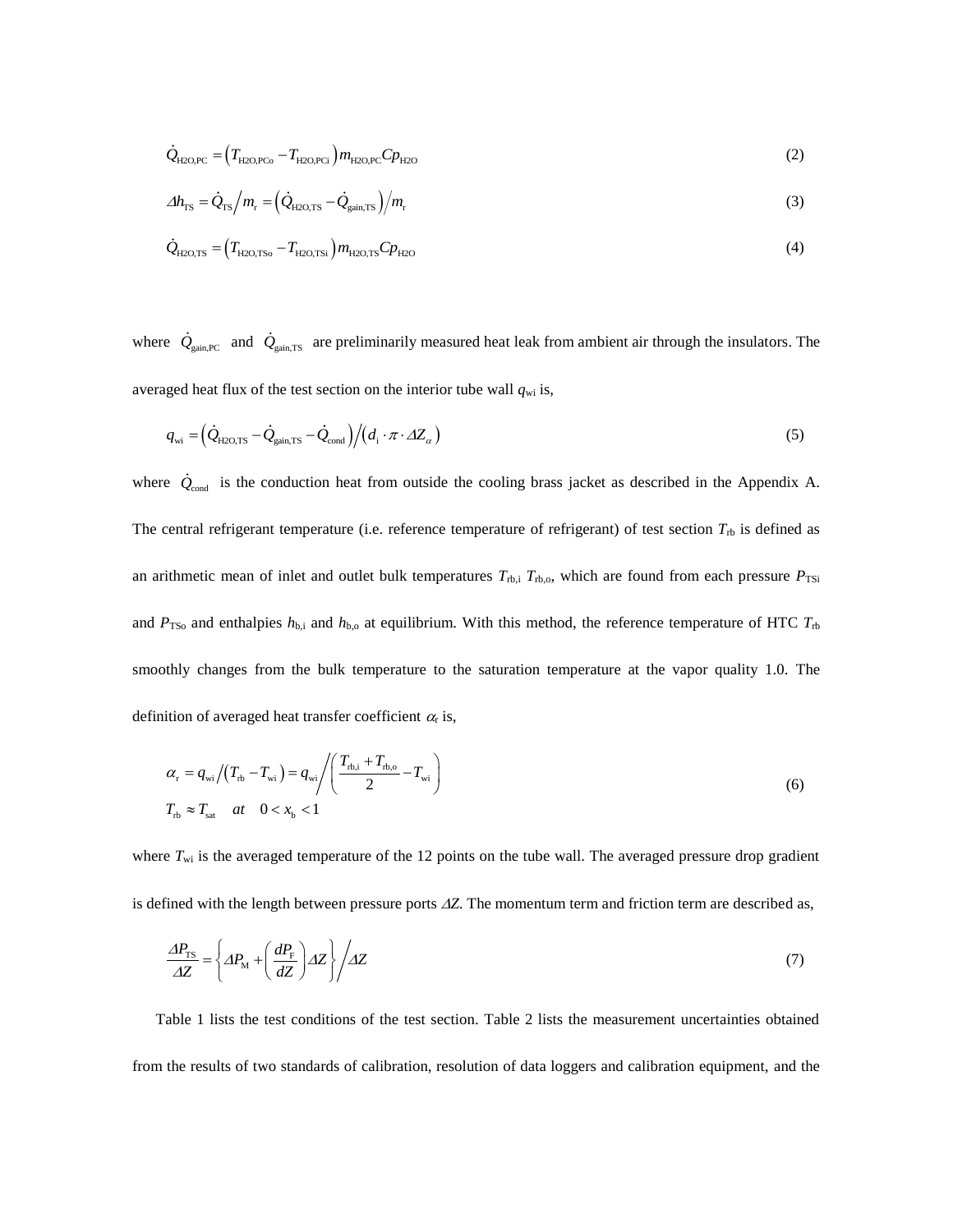stability of excitation voltages. The maximum range of the differential pressure transducer is 0.75 kPa and the two standard deviations of calibration by atmosphere and nitrogen vapor was 17 Pa. However, the zero-point fluctuates when the transducer has some liquid  $CO<sub>2</sub>$  inside due to few millimeters of liquid head and capillary effect. The uncertainty 0.26 kPa listed in Table 2 is about the maximum of this fluctuation range.

#### 3. Results and discussion

#### 3.1 Categorization of heat rejection process

Figure 4 (a) and (b) show experimental results at 10 kW  $m<sup>-2</sup>$  and 150 kg  $m<sup>-2</sup>s<sup>-1</sup>$  at pressure 6 and 7 MPa respectively. In those figures, the horizontal axes show the bulk-mean enthalpy  $h<sub>b</sub>$  and the top axes in upper graphs show vapor quality  $x<sub>b</sub>$ . This vapor quality  $x<sub>b</sub>$  is obtained as an equilibrium vapor quality from bulk-mean enthalpy and does not represent true vapor mass flow rate to total mass flow rate. Cavallini et al. (2006) call this "thermodynamic vapor quality" in their paper. The upper graphs show the bulk-mean refrigerant temperature of the test section inlet  $T_{rb,i}$  and outlet  $T_{rb,o}$ , averaged tube wall temperatures  $T_{wi}$ , and averaged heat flux  $q_{wi}$ . The center graphs show the averaged HTC  $\alpha$ <sub>r</sub> of the test section and five comparative correlations. The bottom graphs show the pressure drop  $\Delta P_{\text{TS}}/\Delta Z$  and comparative correlations. The bars show measurement uncertainties vertically and enthalpy changes through the test section horizontally.

As shown with  $T_{rb,i}$  and  $T_{rb,o}$  along with the flow directions, the refrigerant releases mostly its sensible heat first as a decrease in temperature, then releases latent heat at the saturation temperature. Following the conventional approach, the heat rejection process is specifically categorized as superheat, two-phase, and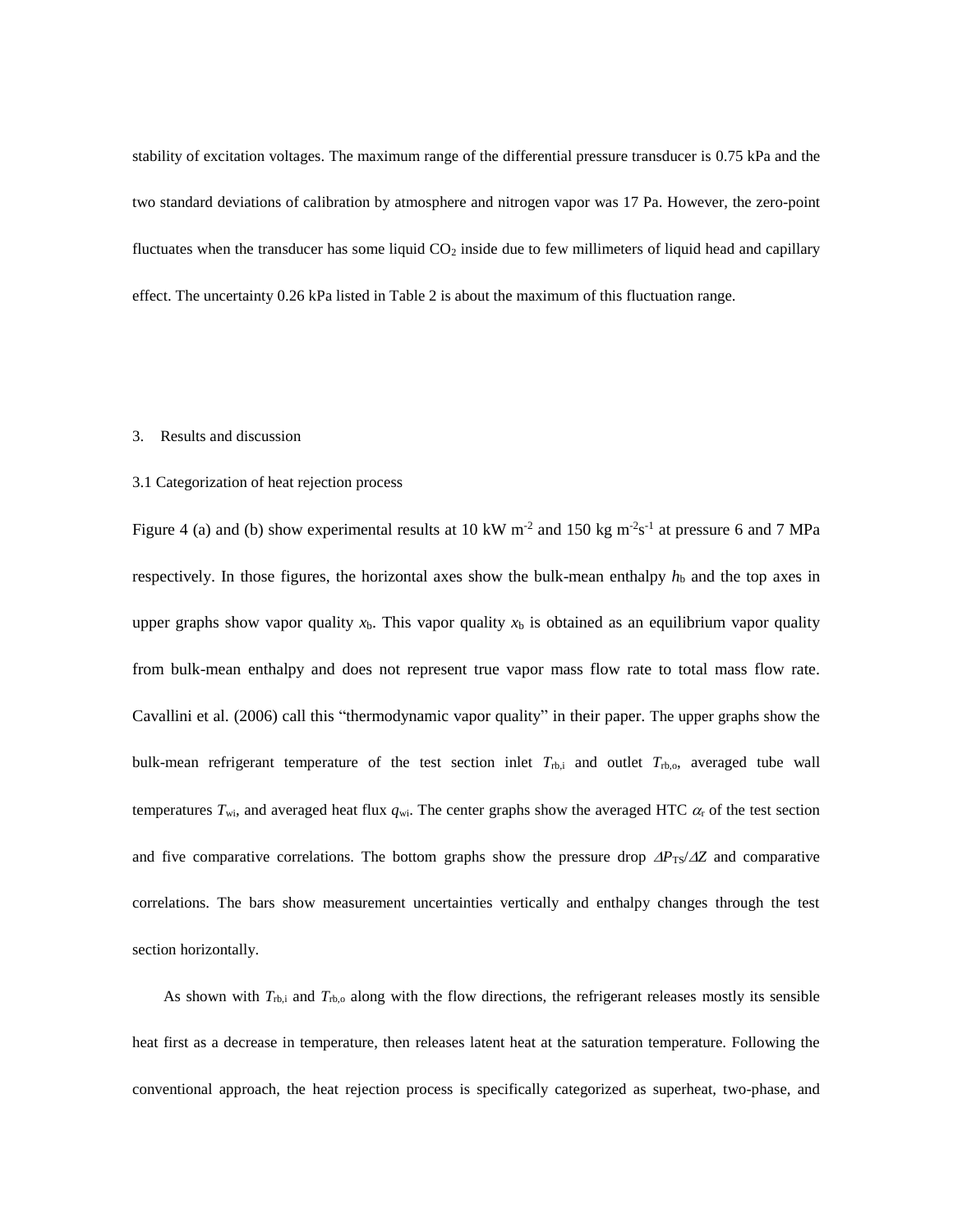subcool zone with bulk-mean enthalpy. The point of note is that this categorization is based on bulk-mean enthalpy or temperature, but not film or wall temperature. Correctly, the refrigerant starts releasing latent heat before enters the two-phase zone of above categorization. This start point of condensation is hereinafter discussed.

#### 3.2 Comparison to correlations

Table 3 lists correlations for the HTC compared in Fig. 4. In the two-phase zone, the experimental HTC (circles) was compared to the correlation for condensation flow of other refrigerants in smooth tubes proposed by Cavallini (2006) and Haraguchi (1994). These correlations were developed on experimental data obtained at much lower reduced pressures. Cavallini's correlation showed the best agreement to the experimental HTC in several reports, as Jiang et al. (2007) concluded in their paper focusing on condensation of R410A at reduced pressure 0.8 and 0.9 and experimental results support that conclusion. In the superheat zone, the correlations proposed for single-phase turbulent flow in smooth circular pipes by Dittus-Boelter (1930), Petukhov (1970), and Gnielinski (1975) are plotted. At high superheat, the experimental HTC is well predicted by those correlations, while when latent heat is exchanged prediction is poor.

Table 4 lists comparative correlations for the pressure drop in Fig. 4. In the two-phase zone, Friedel's correlation (1979) agrees with the experimental pressure drop satisfactorily at lower pressure 6MPa. In the superheat zone, Colburn's correlation (1933) is compared to the experimental pressure drop. The experimental pressure drop is slightly higher than the correlation in that zone.

#### 3.3 Identification of condensation in superheat zone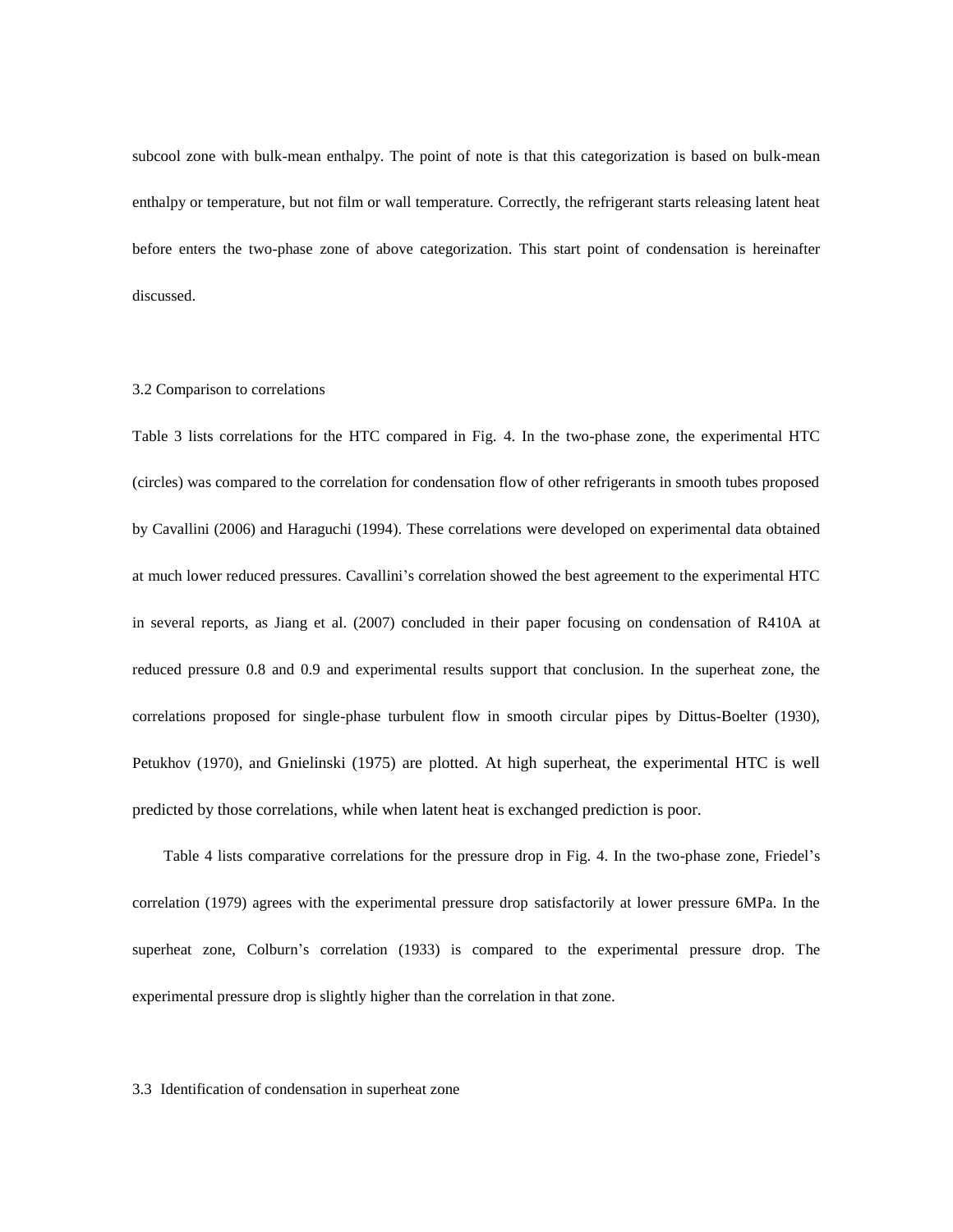Figure 5 shows the changes in refrigerant properties in the superheat zone to support discussion of the deviation of the experimental HTC from the correlations proposed for single-phase turbulent flow, as mentioned above. The density increases about twofold at 7 MPa from 470 kJ kg<sup>-1</sup> to 380 kJ kg<sup>-1</sup>, which is almost the saturation point. This means the vapor velocity decreases by about half, but the HTC of forced convection increases because the Prandtl number increases about seven times. However, the effects of change in thermophysical properties are calculated by the correlations and do not explain why the experimental HTC starts increasing from the predicted values as the tube wall temperature reaches saturation temperature.

Figure 6 illustrates the temperature profile measured by Fujii et al (1978). The temperature profile of the core vapor flow shown in the top illustration, which is measured on the middle horizontal plane of a horizontal smooth tube, shows that the core vapor flow is superheated even under the condensing condition. The deviation of HTC from the correlations of single-phase turbulent flow in superheat zone can be explained with this radial temperature distribution as following.

Figure 7 shows the estimated radial profile of the temperature and Prandtl number of superheated vapor at 7 MPa and 150 kg m<sup>-2</sup>s<sup>-1</sup>. Based on the measurement results of Fujii et al., the temperature profile is close to von Karman's universal profile of turbulent flow. The radial profile is estimated from the measured bulk-mean refrigerant and tube wall temperature, with a supplementary line between them from the universal temperature profile at  $Z/d_i = 20$  measured by Hishida et al. (1977). Figure 7 (a) is the profile at 400 kJ kg<sup>-1</sup>, in which the tube wall temperature is below 3.1 K from the saturation. Figure 7 (b) is at 422 kJ kg<sup>-1</sup>, a condition in which the tube wall temperature barely reached the saturation temperature. The main core vapor flow is superheated; however, the tube wall temperature has some subcooling, that is, 3.1 and 0.8 K, which indicates condensation. Additionally, the condensation is corroborated by more evident deviation at 6 MPa than 7 MPa,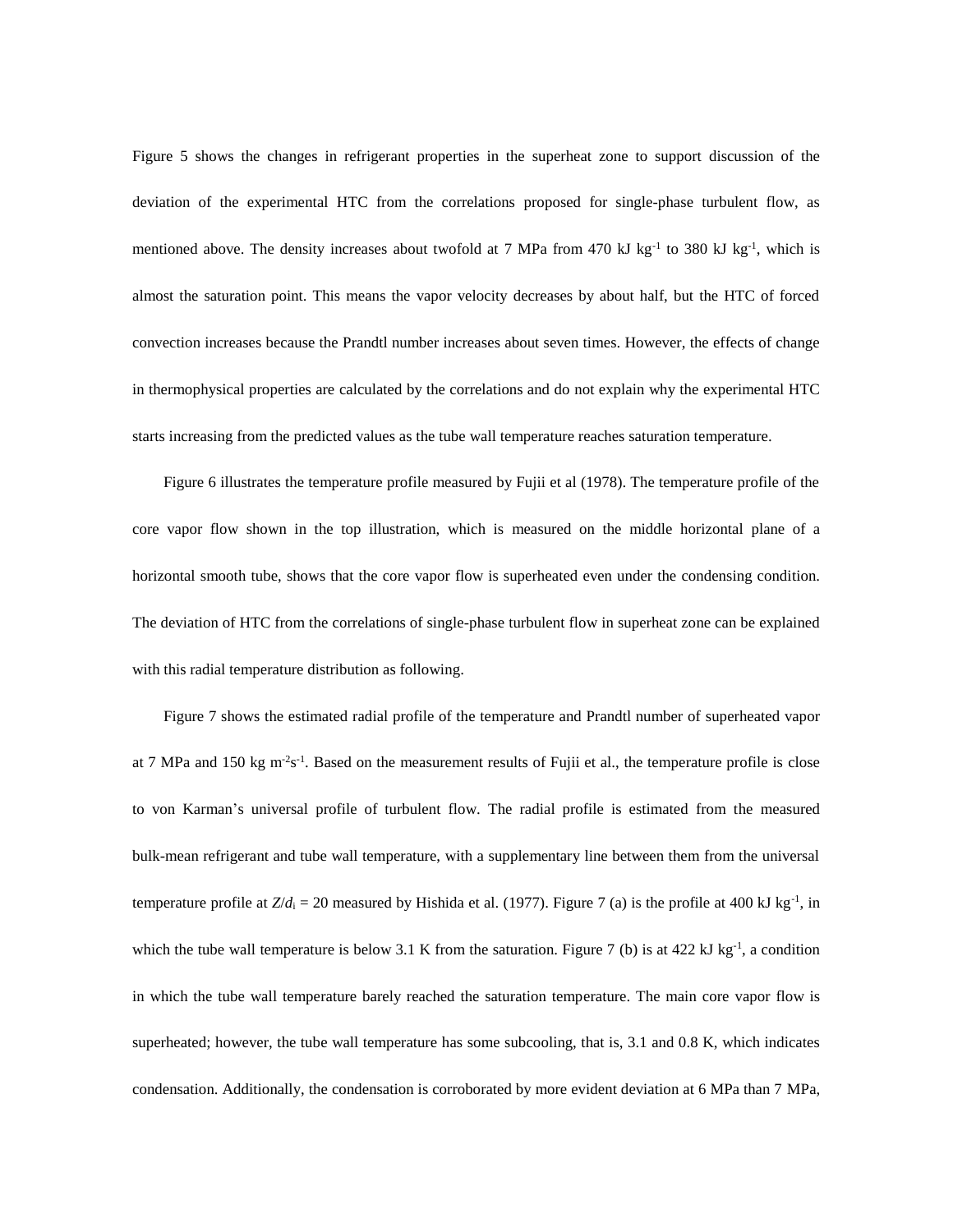as shown in Fig. 4, because the ratio of latent heat to sensible heat in total rejected heat is much higher at 6 MPa than at 7 MPa. Also, the fact that the experimental HTC merges with Cavallini's correlation that predicts condensation HTC at  $x<sub>b</sub> = 1.0$  supports this.

#### 3.4 Effects of mass flux, heat flux, and pressure on HTC

Figures 8 (a) and (b) show the experimental HTC for various mass and heat fluxes, compared to correlations by Cavallini for the two-phase zone and Gnielinski for the superheat and subcool zones. As shown in the right graph of Fig. 8 (a), HTC increases with increasing mass flux in the two-phase zone. Cavallini's correlation shows very good fidelity at 6 MPa. When approaching critical pressure (7 MPa), correlation does not predict as good as lower pressure 6 MPa but shows expected relation with increasing mass flux. The reason is described in Sub Section 3.5.

As shown in Fig. 8 (b), in the superheat zone, Gnielinski's correlation deviates more at higher heat fluxes and closer to saturation. This is because higher heat flux causes the tube wall temperature to decrease and reach the saturation temperature earlier, which means that high heat flux causes the superheated vapor to start condensing earlier. In the two-phase zone, the experimental HTC increases with the increasing heat flux and the incremental plateaus at 15 kW  $m<sup>2</sup>$ . On the other hand, the correlation shows that HTC decreases same as Nusselt's film-wise condensation theory (1916). According to that theory, the growing liquid film due to higher heat flux acts as a heat resistance and decreases HTC. However, this theory proposed for laminar-free convection condensation assumes quiescent vapor and ignores the forced convection by flowing superheated vapor. The experimental HTC in the right graph of Fig. 8 indicates limited increase with increasing heat flux.

Figure 9 shows the transition of HTC through the component of refrigeration cycles, condenser. This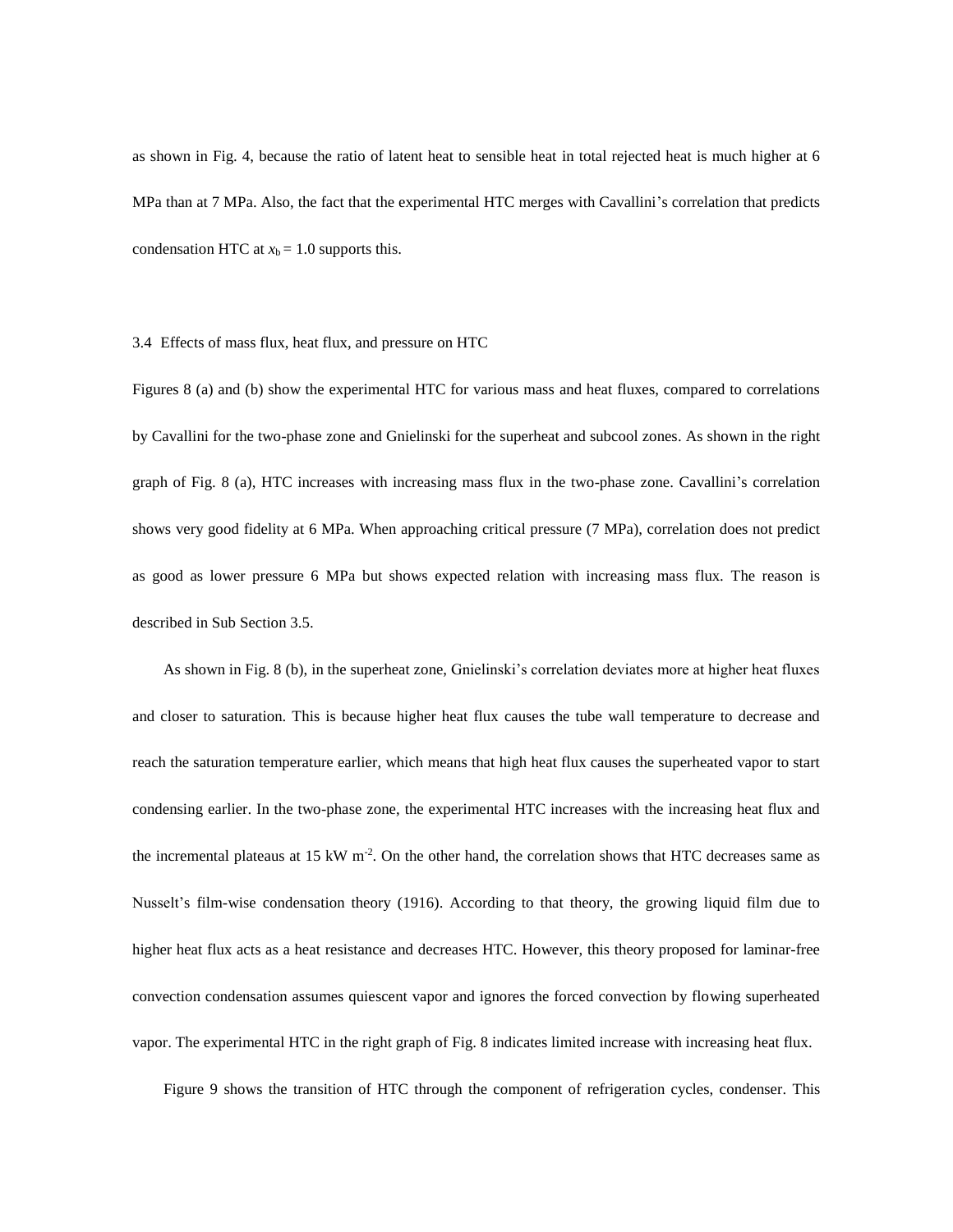figure shows HTC along four isobars (5, 6, 7 and 7.5 MPa) as a function of the bulk mean enthalpy  $h<sub>b</sub>$  at 100 kg  $m^2s$ <sup>-1</sup> and 10 kW  $m^2$ . Those four graphs on HTC are inserted in the p-h diagram. The experimental HTC (circular symbols) lay on the top of correlations (lines) in the range for which they are developed. Below the critical pressure, the deviation of the experimental HTC from the correlation is shown approximately from enthalpy 450 kJ kg<sup>-1</sup> to the saturation curve. This is the zone where condensation occurs in the presence of superheated vapor. The HTC just above the critical pressure at 7.5 MPa is discussed in Section 3.6.

### 3.5 Heat rejection and pressure drop around the critical point

Figure 10 shows the experimental results (circular symbols) and correlations (lines) of HTC and the pressure drop at an enthalpy of 320 to 360 kJ kg<sup>-1</sup>. The horizontal axis shows pressure. As apparent in Fig. 10 (a), the experimental HTC decreases monotonically with rising pressure until 7.3 MPa. While, Cavallini's correlation predicts earlier change at 6.5 MPa. The pressure 6.5 MPa, reduced pressure  $P/P_{\text{crit}} = 0.88$ , is much higher than the validity range of Cavallini's correlation. For improving the correlations of heat transfer above reduced pressure 0.88, the following elements should be taken into account:

- Thicker liquid film due to lower liquid density.
- Low vapor velocity due to higher vapor density.
- Temperature distribution in liquid film caused by higher specific heat of liquid.
- Significantly increasing Prandtl number of liquid and vapor towards the critical pressure.
- Significantly increasing sensible heat rejection and decreasing latent heat rejection
- Waves on the liquid surface due to lower surface tension.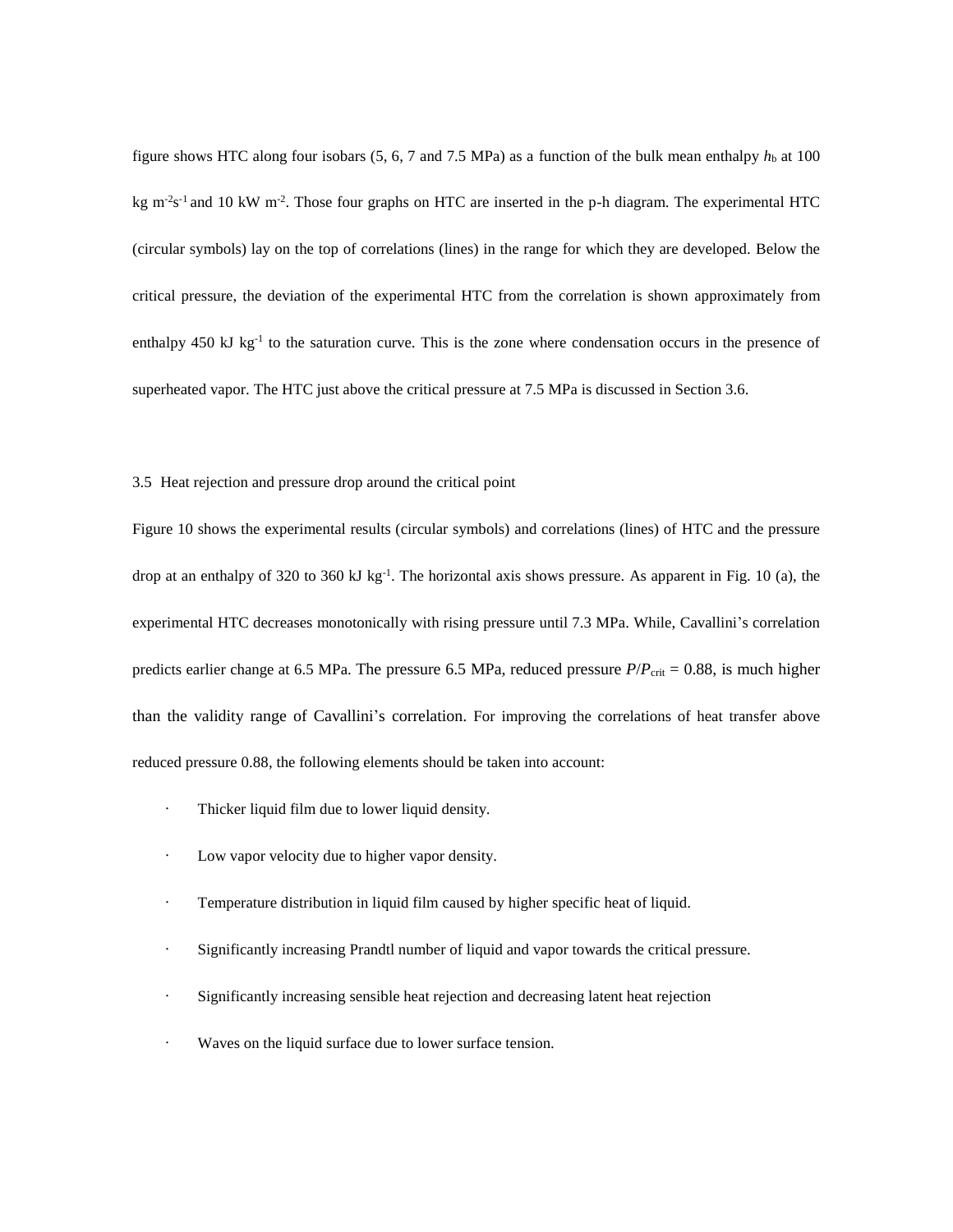As shown in Fig. 10 (a), the experimental HTC starts increasing at 7.3 MPa and then decreases again at 7.5 MPa. As shown in Fig 10 (b), the experimental pressure drop decreases and then suddenly rises steeply at 7.2 MPa, then drops again at the critical pressure, which is approximately 7.4 MPa. Likewise, those transitions occur at slightly different pressures. These results in Fig. 10 (a) and (b) have some similarities to the findings obtained in previous research on film-wise condensation on a vertical cold wall.

Fujii and Watabe (1987) derived the Nusselt number of laminar condensation on vertical cooling plate with the stream functions from the governing equations and also confirmed it experimentally with subcritical CO<sup>2</sup> and water vapor. Their main conclusions are follows. Nusselt's theory is able to be extended to very near the critical point with the fluid properties at the film temperature. HTC constantly decreases until 7.3 MPa and then starts increasing toward the critical point. Although the experimental results are indistinct, HTC shows a turning point at about 7.3 MPa, and this agrees with their conclusions. However, the reason HTC peaked at 7.5 MPa (just above the critical pressure) is still unknown. On the other hand, Ishihara et al. (2002) observed the behavior of falling liquid of subcritical CO2. According to their visualization, the behavior changes to a random steeple-shaped wave from a laminar or periodic waves at 7.2 MPa due to decreasing surface tension. Also, the experimental pressure drop had an obvious turning point at 7.2 MPa, which might be explained by the momentum dissipation at the complex liquid surface.

#### 3.6 Modification for subcritical two-phase zone HTC based on Cavallini's correlation

As stated above, the temperature distribution in the condensed liquid film is not negligible near the critical point primarily due to higher specific heat. Therefore the liquid properties should be evaluated at the film temperature. As a trial, Cavallini's correlation (2006) is modified using the approach of Fujii and Watabe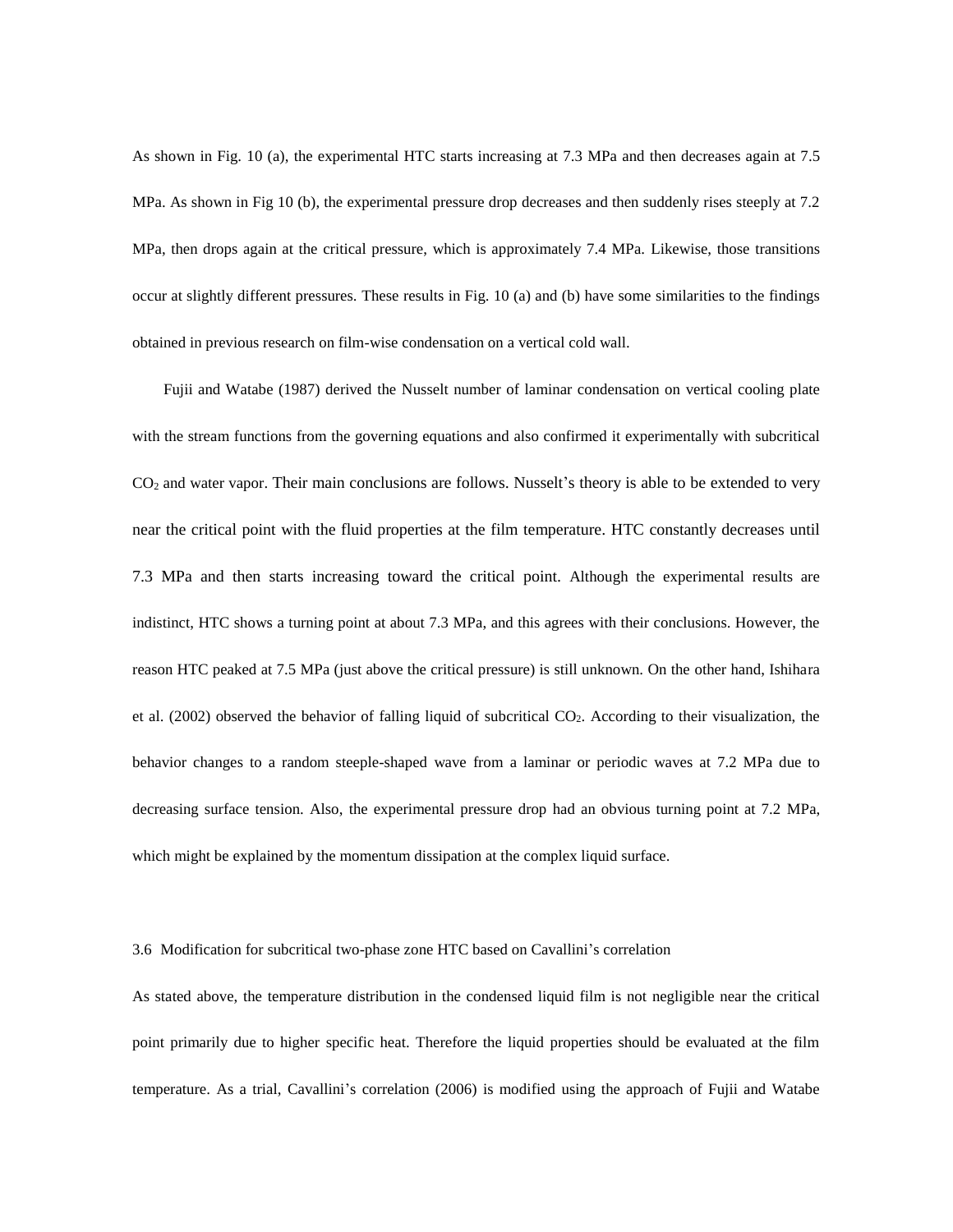(1987). The summary of this modified correlation is as below.  
\n
$$
J_G = xG_r / \sqrt{gd_i \rho_v (\rho_L - \rho_v)}, J_G^T = \left\{ (7.5/4.3X_n^{1.111} + 1)^{-3} + 2.6^{-3} \right\}^{-1/3}
$$
\n
$$
\alpha_{LO_f} = 0.023 (G_r d_i / \mu_{L_f})^{0.8} Pr_{L_f}^{0.4} (\lambda_L / d_i)
$$
\n
$$
\alpha_{\text{strat}} = 0.725 \left\{ 1 + 0.741 \left( \frac{1 - x}{x} \right)^{0.3321} \right\}^{-1} \left[ \frac{\lambda_{L_f}^{3} \rho_{L_f} (\rho_{L_f} - \rho_v) g h_{LV}}{\mu_{L_f} d_i (T_{wi} - T_{sat})} \right]^{-0.25} + (1 - x^{0.087}) a_{LO_f}
$$
\n
$$
\alpha_r = \left\{ J_G > J_G^T : \alpha_A = \alpha_{LO_f} \left[ 1 + 1.128x^{0.8170} (\rho_L / \rho_v)^{0.3685} (\mu_L / \mu_v)^{0.2363} (1 - \mu_v / \mu_L)^{2.144} Pr_{L_f}^{0.01} \right\}
$$
\n(8)

where the subscription " $f'$ " is the liquid properties evaluated at the film temperature  $(T_{sat} + T_{wi})$  / 2. Cavallini's correlation is composed of forced convection heat transfer term based on Dittus-Boelter correlation (1930) and free convection of falling film heat transfer term based on Nusselt's correlation (1916). In those terms, the relevant liquid properties are evaluated at the film temperature. However, other properties relevant to the parameters predicting the effect of flow regime  $J_G$  and  $J_G^T$ , which Cavallini et al. found from huge data base, are not changed except liquid Prandtl number.

Figure 10 (a) also shows the calculation results of above modified correlation Eq. (8). The original correlation of Cavallini et al. deviates above 6.5 MPa. On the contrary, the modified correlation agrees well with the experimental results not only in subcritical region but also at lower pressure below 6.5 MPa. Despite of very simple modification, this allows Cavallini's correlation to accurately predict HTC until reduced pressure 0.97.

3.7 Similarity between supercritical gas cooling and superheat zone condensation

As shown in Fig. 9, about 7.5 MPa, just above the critical pressure, Gnielinski's correlation shows extremely high HTC due to the thermal properties. For comparison, the figure also shows dashed-dotted and dashed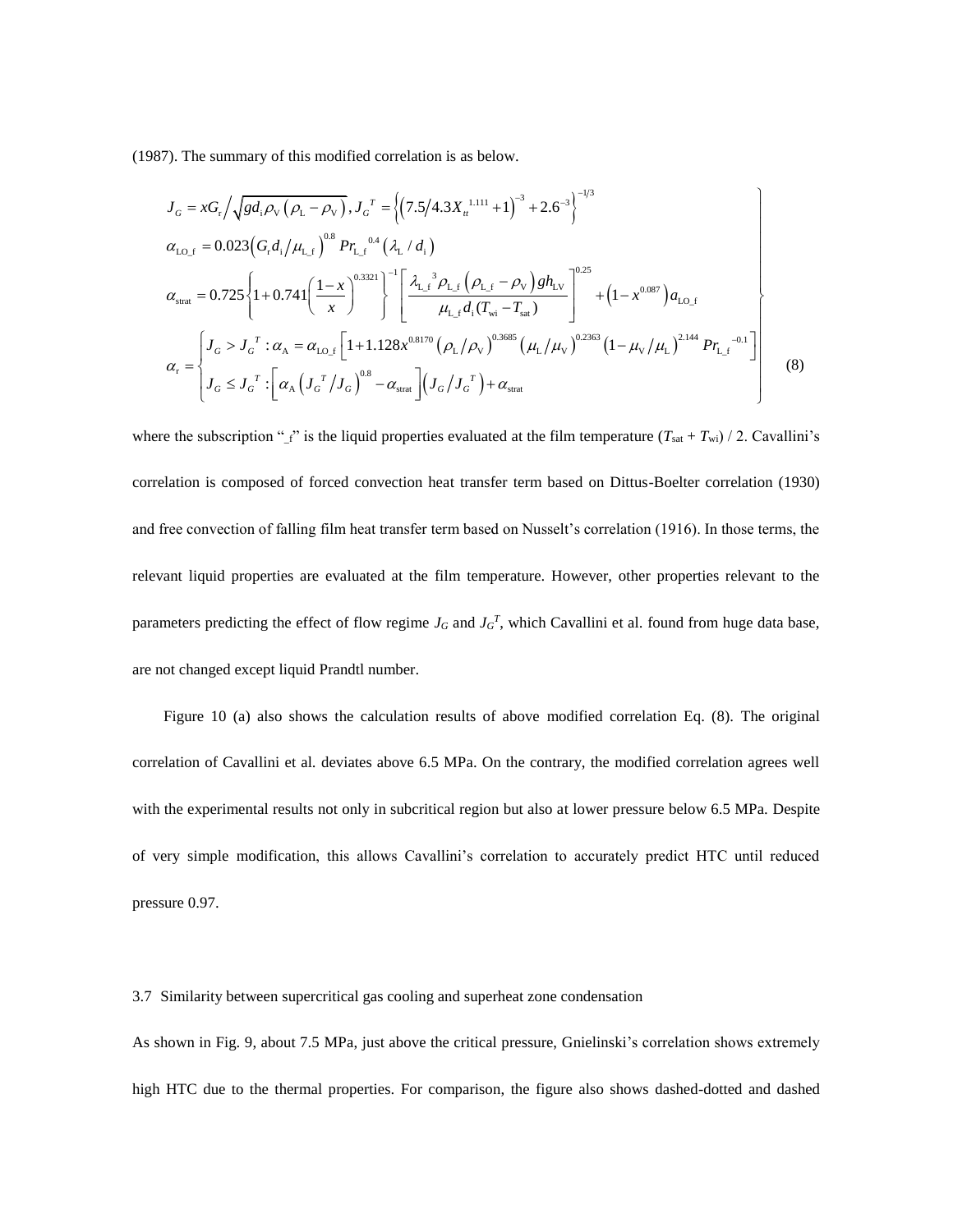lines that represent Petrov and Popov's (1985) and Dang and Hihara's (2007) proposed methods to predict transcritical gas cooling. Their methods take into consideration the strong fluid property distribution in the tube radius near the pseudo-critical temperature. Hence the maximum HTC of Petrov and Popov's and Dang and Hihara's correlations are much closer to the experimental HTC.

Although the liquid surface vanishes, liquid and gas (not to be called vapor) phases still occur above the critical pressure in the molecular dynamic study. At the very least, the properties change drastically during the small temperature difference around the pseudo-critical temperature, which is similar to a phase change from vapor to liquid. Thus, a similar phenomenon to superheat zone condensation occurs in the supercritical heat rejection process when the pseudo-critical temperature is sandwiched between the bulk and wall temperatures. For instance, if the experimental HTC is 2.5 kW  $m^2 K^1$  and the bulk refrigerant temperature is 31.8 °C around the pseudo-critical point of 350 kJ  $kg^{-1}$ . Hence, the temperature difference is 4 K, the tube wall temperature is 27.8°C, and the refrigerant enthalpy at 27°C is 278 kJ kg<sup>-1</sup>. This means the enthalpy is radially distributed from 350 to 278 kJ kg<sup>-1</sup>. This large enthalpy change is comparable to latent heat, and the HTC should be determined by the thermal properties of this averaged value. Consequently, the lower maximum HTC shown in the experimental results and in Petrov and Popov's and Dang and Hihara's correlations are rational.

Furthermore, the supercritical HTC has the maximum point above the pseudo-critical temperature for the similar reason of superheat zone condensation. The refrigerant flow facing the tube wall reaches a pseudo-critical point ahead of the core flow. Likewise, it was confirmed theoretically and experimentally by Goldman (1961), Tanaka et al. (1968) and Yamagata et al. (1972) that the maximum HTC appears just above the pseudo-critical temperature under cooling conditions and just below it under heating conditions.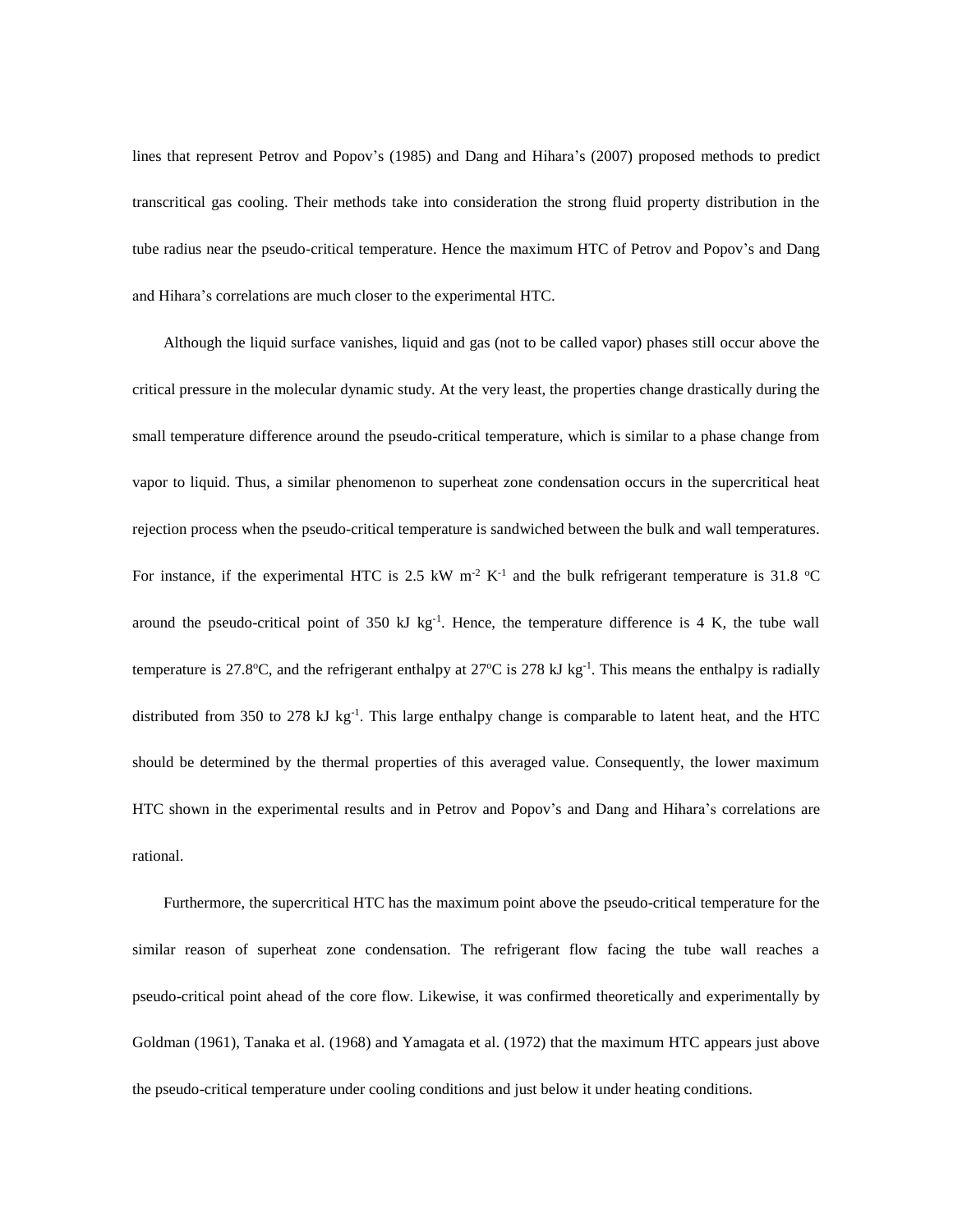3.8 Effect of condensation in superheat zone on sizing of air cooled heat exchangers

As shown in Fig. 9, condensation in the superheat zone causes deviation from correlations but could be more important at higher reduced pressure due to greater portion of enthalpy change in that zone relative to two-phase zone. In addition, a higher compressor discharge temperature increases the importance of the condensation in the superheat zone in selecting the size of the heat exchanger. Both higher HTC and greater temperature difference between refrigerant and air can potentially reduce the size of condensers.

Figure 11 shows an example of rough calculation on heat flux when a cross-finned tube type condenser is used. There is some concern that the heat resistance on the air side might reduce the beneficial effects of heat transfer of the refrigerant side. The air side HTC, surface area enlargement, fin efficiency, and contact heat resistance are assumed as shown in the left graph of Fig. 11. The heat conduction through the fins caused by the refrigerant temperature gradient is ignored. Furthermore, the inlet air temperature is assumed uniformly below 5 K of refrigerant saturation temperature at 7 MPa, which is a typical condition in spring and autumn. The refrigerant side HTC is assumed to have the value shown by the solid curve in the upper right graph in Fig. 11 which is based on the experimental results at 6 MPa, 100 kg  $m<sup>2</sup>s<sup>-1</sup>$  and 10 kW  $m<sup>-2</sup>$ . The solid curve considering superheat zone condensation is compared to the Gnielinski's correlation shown with dashed curve. The calculation results are shown in the bottom right graph in Fig. 11. The heat flux on the interior tube wall taking superheat zone condensation into account is shown with a solid line; if ignoring superheat zone condensation, it is shown with a dashed line. The difference indicates the potential to reduce the size of the heat exchanger, nevertheless the large heat resistance of air side.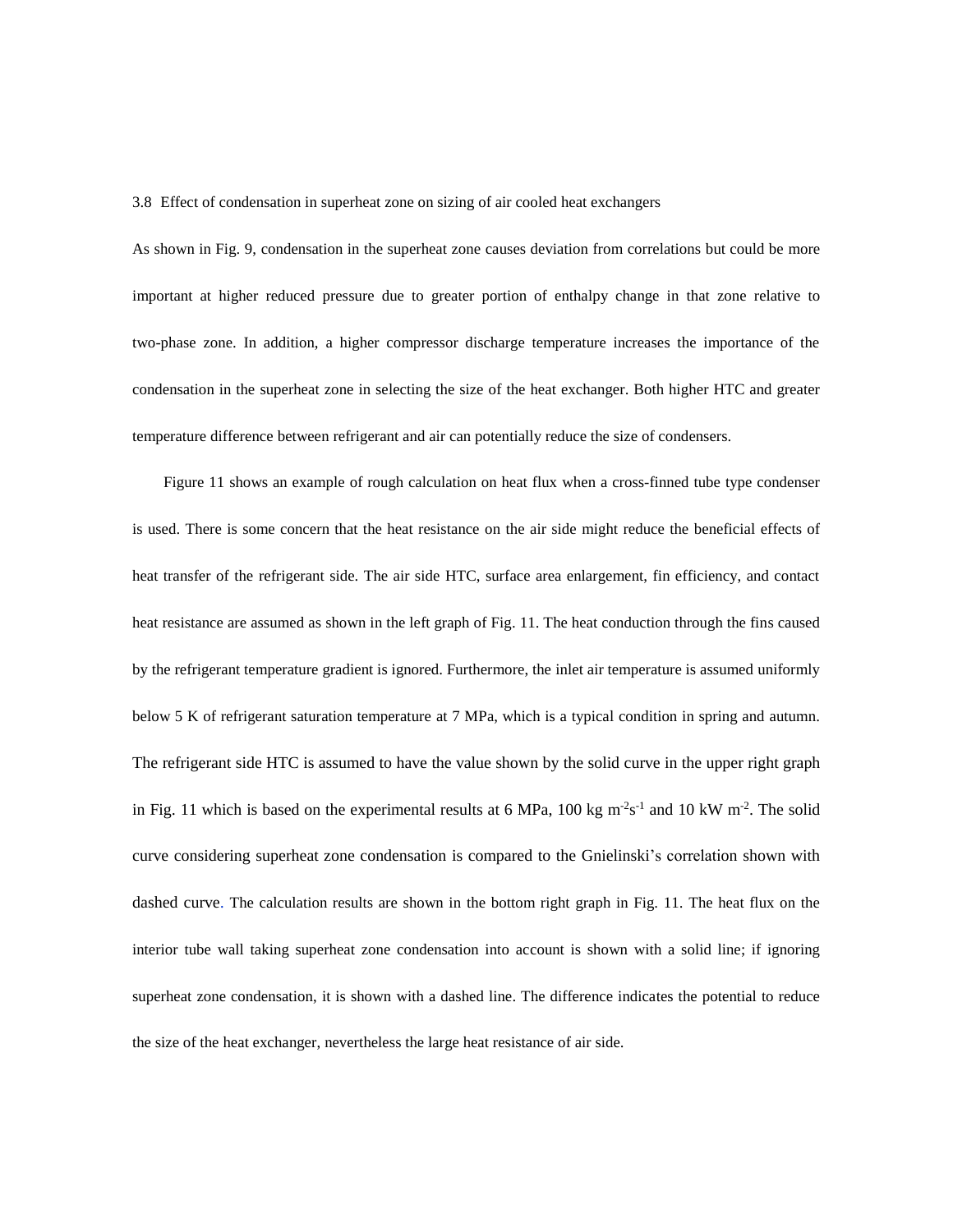#### 4. Conclusions

This paper has presented the experimental results of heat rejection transfer and pressure drop under uniform temperature cooling in a horizontal smooth tube around the critical point of  $CO<sub>2</sub>$ . These results include condensation in a two-phase zone and a superheat zone, in addition to supercritical gas cooling.

In the superheat zone, the HTC is well predicted by correlations proposed for single-phase turbulent in-tube flows at the high superheat. However, the experimental HTC starts to increase from the correlations when the tube wall reaches saturation temperature and gradually merges into Cavallini's correlations at the vapor quality of 1.0. The deviation from the single-phase correlations is more evident at 5 and 6 MPa than at 7 MPa. These clearly identify the occurrence of condensation in the superheat zone.

In the two-phase zone, the experimental HTC are predicted well with Cavallini's correlation up to 6 MPa. The correlation deviated slightly at 7.0 MPa. The experimental HTC at  $344 \mathrm{kJ\ kg\textsuperscript{-1}}$  increases as the mass flux and heat flux increases. The HTC decreased with rising pressure up to 7.3 MPa, then increased until 7.5 MPa, and then decreased again. On the other hand, the experimental pressure drop at 344 kJ kg<sup>-1</sup> decreased with rising pressure until 7 MPa and suddenly rose sharply at 7.2 MPa, then dropped down at the critical pressure. These tendencies have some similarities with previous studies of film-wise condensation on vertical cooling plates.

Just above the critical pressure at 7.5 MPa, the experimental HTC reached a maximum a bit above the pseudo-critical point of bulk enthalpy, and the maximum value was much lower than Gnielinski's correlation because of strong changes of properties in the tube radius. A correlation by Petrov and Popov, and Dang and Hihara accounting for the radial property changes was much closer to the experimental HTC than the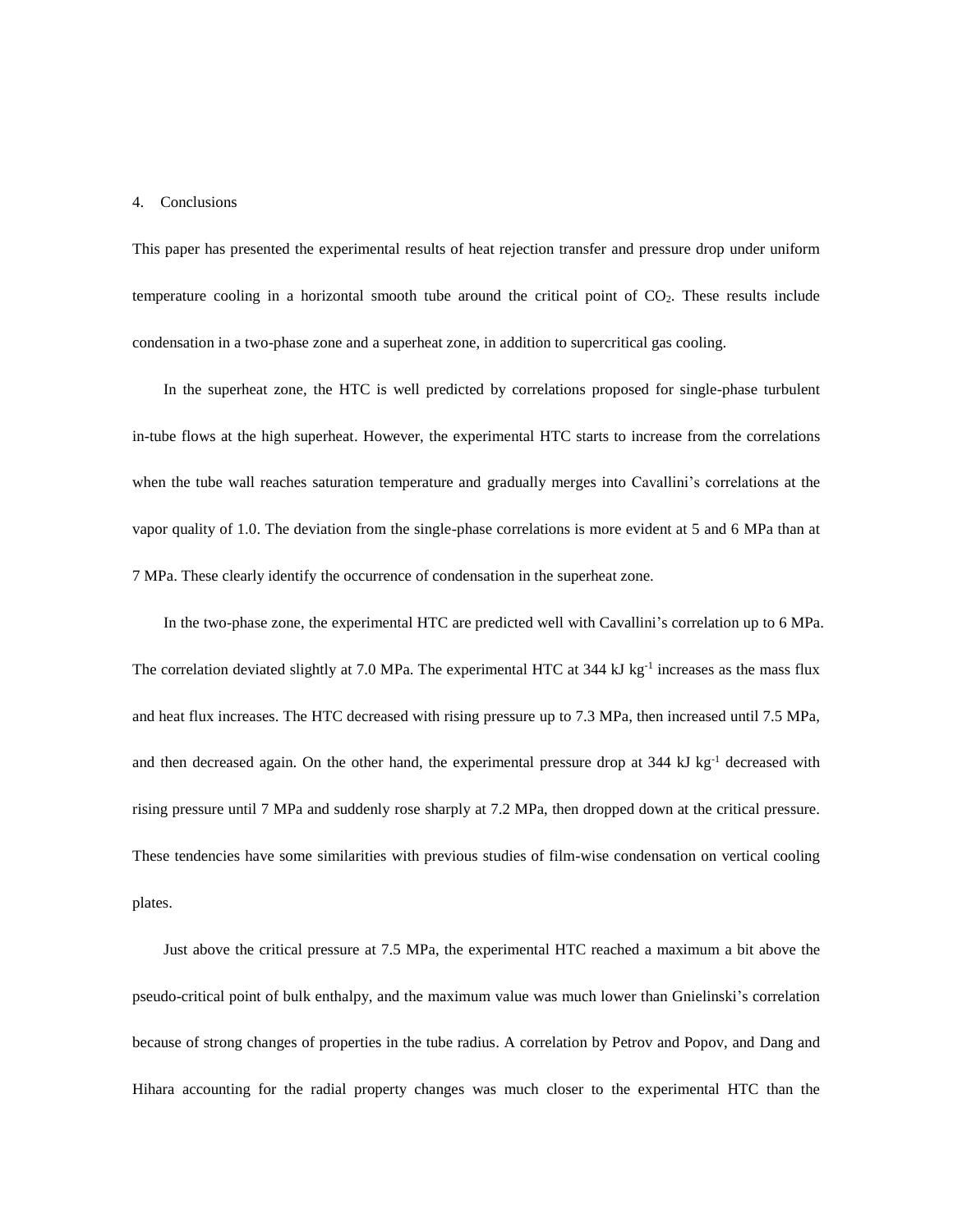Gnielinski correlation for this condition

#### Acknowledgements

We gratefully acknowledge the financial support from the Air Conditioning and Refrigeration Center (ACRC) at the University of Illinois and the technical support (access to instrumentation and their facility) from Creative Thermal Solutions (CTS).

#### Appendices

#### A. Conduction heat from out of the test section through the test tube

The refrigerant is cooled by water flowing through a thick brass jacket, and the heat-transfer-area is defined by the length of the jacket. However, the test tube conducts heat from out of the brass jacket, and the cooling water absorbs the heat. Since the length of the test section is short, it is necessary to confirm the effect of the heat conductivity. Figure A.1 shows the heat balance in one element of the length  $\Delta Z$ . The italic subscripts *i*, *j*,  $k$  indicate the position of each element, and the heat balance in one element is represented as,

$$
\Delta \dot{Q}_{\text{tube},0} = \Delta \dot{Q}_{\text{tube},\text{in}} + \Delta \dot{Q}_{\text{r}} \n\begin{cases}\nA \dot{Q}_{\text{tube},i} = \lambda_{\text{tube}} \left\{ (d_{o} - d_{i})^{2} \pi / 4 \right\} \left( T_{\text{w},k} - T_{\text{w},j} \right) \\
A \dot{Q}_{\text{tube},0} = \lambda_{\text{tube}} \left\{ (d_{o} - d_{i})^{2} \pi / 4 \right\} \left( T_{\text{w},j} - T_{\text{w},i} \right) \\
A \dot{Q}_{\text{r}} = \alpha_{\text{r}} \left( T_{\text{r},j} - T_{\text{w},j} \right) \left( d_{i} \pi \Delta Z \right) \\
\therefore T_{\text{w},k} = 2 T_{\text{w},j} - T_{\text{w},i} + \frac{\alpha_{\text{r}} \left( d_{i} \pi \Delta Z \right)}{\lambda_{\text{tube}} \left\{ (d_{o} - d_{i})^{2} \pi / 4 \right\}} \left( T_{\text{w},j} - T_{\text{r},j} \right)\n\end{cases} \tag{A.2}
$$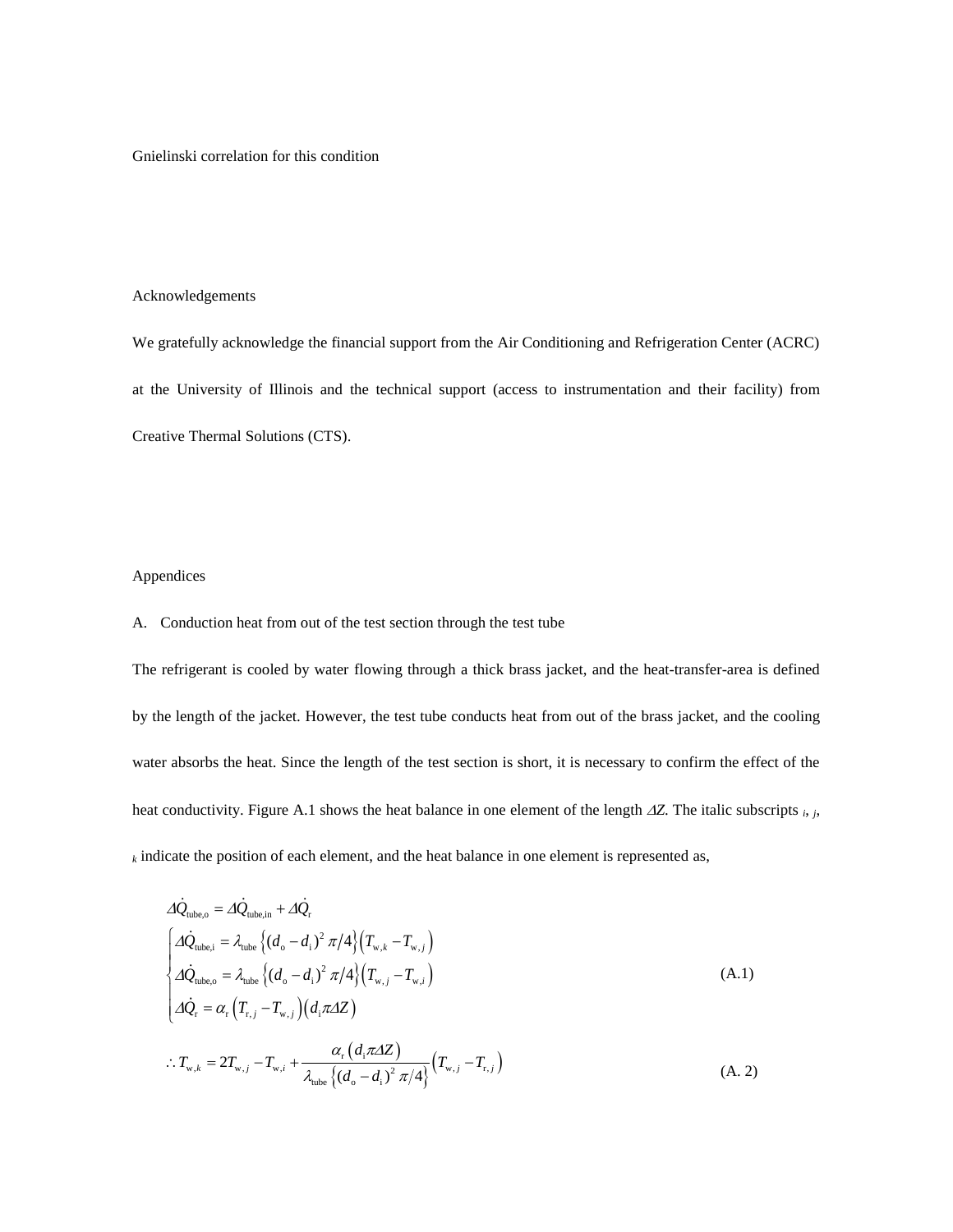For simple calculation, the heat transfer coefficient  $\alpha_r$  is assumed to be the same as the averaged value through the test section. Meanwhile, the refrigerant temperature  $T_{r,j}$  is obtained with enthalpy change  $\Delta h$  as below,

$$
h_j = h_k - \Delta h = h_k - \Delta \dot{Q}_r / \{ G_r (d_o - d_i)^2 \pi / 4 \}
$$
\n(A. 3)

As the boundary condition, temperature  $T_{w,root}$  at the root of the test tube is given as,

$$
T_{\text{w,root}} = T_{\text{r,root}} - q_{\text{wi}} / \alpha_{\text{r}} \tag{A.4}
$$

Figure A.2 shows the calculation results of heat conduction through a test tube with an inner diameter of 6.1 mm and outer diameter of 9.53mm. The horizontal axis is the HTC of the test section, the vertical axis is the heat conducted out of the test section, and the symbols are calculation results of the various conditions. The curves are empirical correlations as shown in Eq. (A.5). The heat conduction does not change with pressure and mass flux; however it increases with increasing heat flux and decreasing HTC. For data reduction, such heat conduction of the upstream and downstream is taken into account.

$$
\dot{Q}_{\text{cond}} = \Delta \dot{Q}_{\text{tube,o,root}} = C_1 \ln(\alpha_r / 1000) + C_2 \quad \text{[W]}
$$
\n
$$
\begin{cases}\nC_1 = -0.021(q_{\text{wi}}/1000) - 0.0009 \\
C_2 = 0.057(q_{\text{wi}}/1000) + 0.0022\n\end{cases} \tag{A.5}
$$

#### B. Effect of the thermal entry length

In the measurement of superheat above 5 K, the cooling water flow of the pre-cooler was shut off. Thus, refrigerant flow is thermodynamically developing, and hydrodynamically fully developed in the test condition. Since the test section was relatively short, the effect of thermal entry length was confirmed as below. The averaged HTC in a smooth tube of length *Z* is experimentally proposed as,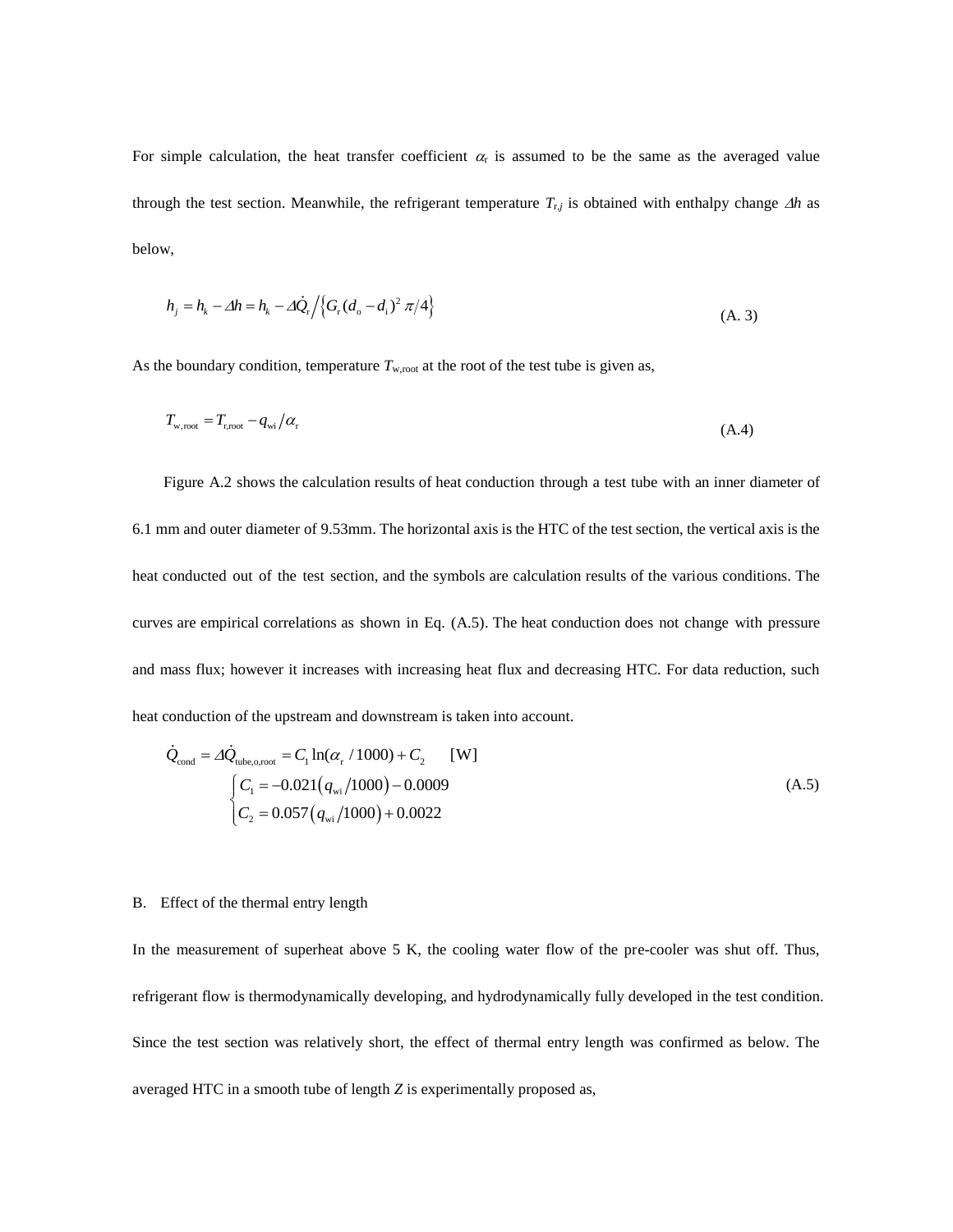$$
\alpha/\alpha_{\infty} = 1 + C/(Z/d_i) \tag{B.1}
$$

Here, C is the coefficient determined by the entrance condition, and was 1.4 in this case.

Figure B.1 is the calculation result of the thermal entry length, and it shows that the test section of the length  $Z/d_i = 25$  gave a 6% higher HTC than the fully developed HTC when the water flow of the pre-cooler was shut off.

## References

- ASME Performance Test Codes, 1985. Supplement on Instrument and Apparatus, Part1, ASNSI / ASME PTC 19.1-1985.
- Bell, K. J, 1972. Temperature profiles in condensers, Chem. Eng. Prog., **68**, No.7, 81-82.
- Bell, K. J, Muller, A. C., 2001. The Wolverine data book II, Wolverine Tube, Inc., 163-164, http://www.wlv.com/products/databook/databook.pdf
- Cavallini, A., Del Col, D., Doretti, L., Matkovic, M., Rossetto, L., Zilio, C., and Censi, G., 2006. Condensation in horizontal smooth tubes: a new heat transfer model for heat exchanger design, Heat Trans. Eng., 27 (8) 31-38.
- Colburn, A.P., 1933. A method of correlating forced convection heat transfer data and comparison with fluid friction, Trans. AIChE, **29**, 174-210.
- Dang, C., and Hihara, E., 2003. Cooling heat transfer of supercritical carbon dioxide: A new correlation for heat transfer coefficient and effect of lubricant oil, Trans. JSRAE, 120, (2) 175-183 (in Japanese).

Dittus, F. W., Boelter, L. M. K., 1930. University of California, Berkeley,CA, Publicaions in Engineering **2**,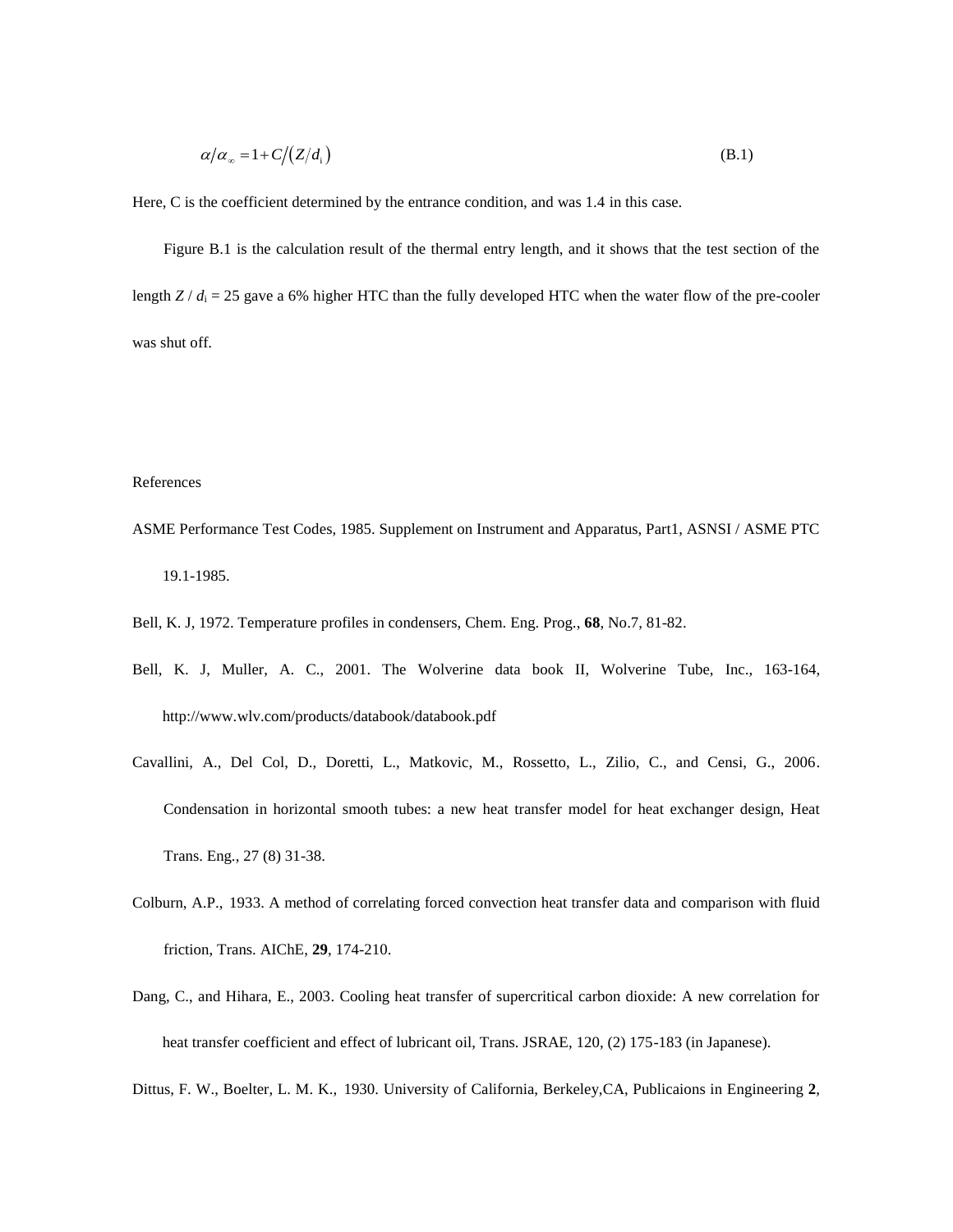Filonenko, G. K., 1954. Hydraulic drag in pipes, Teploenergetika, **1** No. 4, 40-44 (in Russia).

- Fujii, T., Honda, H., Nozu, S., and Nakarai, S., 1978. Condensation of superheated vapor inside a horizontal tube, Heat Transfer - Japanese Research, 4 (3), 1-48.
- Fujii, T., and Watabe, M., 1987. Laminar film condensation in the subcritical region Gravity controlled condensation, JSME Trans. (B), 53 (490), 1801-1806 (in Japanese).
- Friedel, L., 1979. Improved friction pressure drop correlations for horizontal and vertical two phase pipe flow, Proc. European Two-Phase Flow Group Meeting, Ispra, Italy, Paper no. E2.
- Gnielinski, V., 1976. New equation of heat and mass transfer in turbulent pipe and channel flow. Int. Chem. Eng., **16**, 359-367.
- Goldman, K., 1961. Heat transfer to supercritical water at 5000 psi flowing at high mass flow rate through round tubes, ASME Int. Dev. in Heat Transfer, Part III, 561-568.
- Haraguchi, H., Koyama, S., Fujii, T., 1994. Condensation of refrigerants HCFC 22, HCFC 134a and HCFC 123 in a horizontal smooth tube (2nd report; Proposals of empirical expressions for local heat transfer coefficient), JSME Trans. (B), 60 (574) 2117-2124 (in Japanese).
- Hishida, M., Nagano, Y., and Tagwa, M., 1977. Temperature distribution in the turbulent boundary layer in a circular pipe, Trans. JSME, 43(375), 4237-4245 (in Japanese).
- Hufschmidt, W., Burck, E. and Riebold, W., 1966. Die bestimmung örtlicher und mittlerer wärmeübergangszahlen in rohren bei hohen wärmestromdichten, Int. J. Heat Mass Transfer, Vol. 9 (6), 539-565.
- Ishihara, I., Mori, H., and Matsumoto, R., 2002. Behavior of condensate of carbon dioxide in subcritical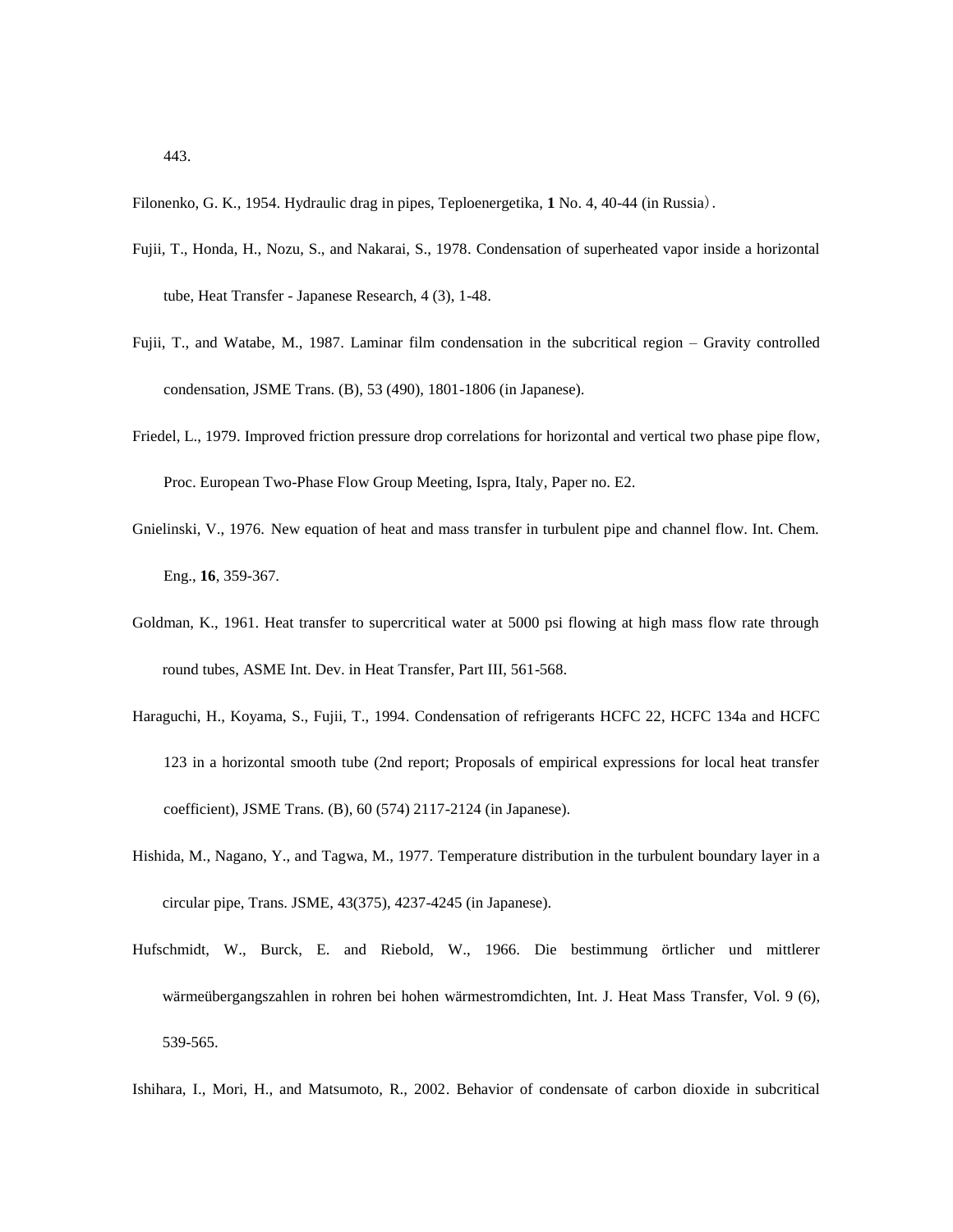region, JSME Trans. (B), 68 (671), 1878-1883 (in Japanese).

- Jang, J., and Hrnjak, P. S., 2002. Condensation of carbon dioxide at low temperatures, Proc. International Institute of Refrigeration Conference on Natural Refrigerants, Guangchou, 64-74.
- Jang, J., and Hrnjak, P. S., 2003a. Flow regimes and heat transfer in condensation of carbon dioxide at low temperatures, Proc. HEFAT 2003, Victoria Falls.
- Jang, J., and Hrnjak, P. S., 2004. Condensation of CO<sub>2</sub> at low temperatures, ACRC Report CR-56, June 2004.
- Jiang, Y., Mitra, B., Garimella, S., and Andresen, C., 2007. Measurement of condensation heat transfer coefficients at near-critical pressures in refrigerant blends, Trans. ASME J. Heat transfer, 129, 958-965.
- Kim, Y. J., Jang, J., Hrnjak, P. S., and Kim, M. S., 2008. Adiabatic horizontal and vertical pressure drop of carbon dioxide inside smooth and microfin tubes at low temperatures, J. Heat Transfer, 130:11.
- Kim, Y. J., Jang, J., Hrnjak, P. S., and Kim, M. S., 2009a. Condensation heat transfer of carbon dioxide inside horizontal and vertical pressure smooth and microfin tubes at low temperatures, J. Heat Transfer, 131:2.
- Kondou, C., Hrnjak, P. S., 2010. Heat rejection from R744 near the critical point, 13th Int. Refrig. A/C Conf. at Purdue, paper no. 2424.
- Kondou, C., Hrnjak, P., 2010. Excellent Heat rejection from  $CO<sub>2</sub>$  near the critical point opportunity for high efficiency, Sustainable Refrigeration and Heat Pump Technology, Stockholm, June 13-16, 2010.
- Koyama, S., Kondou, C., and Kuwahara, K., 2008. An experimental study on condensation of  $CO<sub>2</sub>$  in a horizontal micro-fin tube, 12th Int. Refrig. A/C Conf. at Purdue, paper no. 2322.
- Lee, C. C., Teng, Y. J., and Lu, D. C., 1991. Investigation of condensation heat transfer of superheated R-22 vapor in a horizontal tube, Proc. World Conf. Exp. Heat Trans. Fluid Mech. and Thermodynamics., 1051-1057.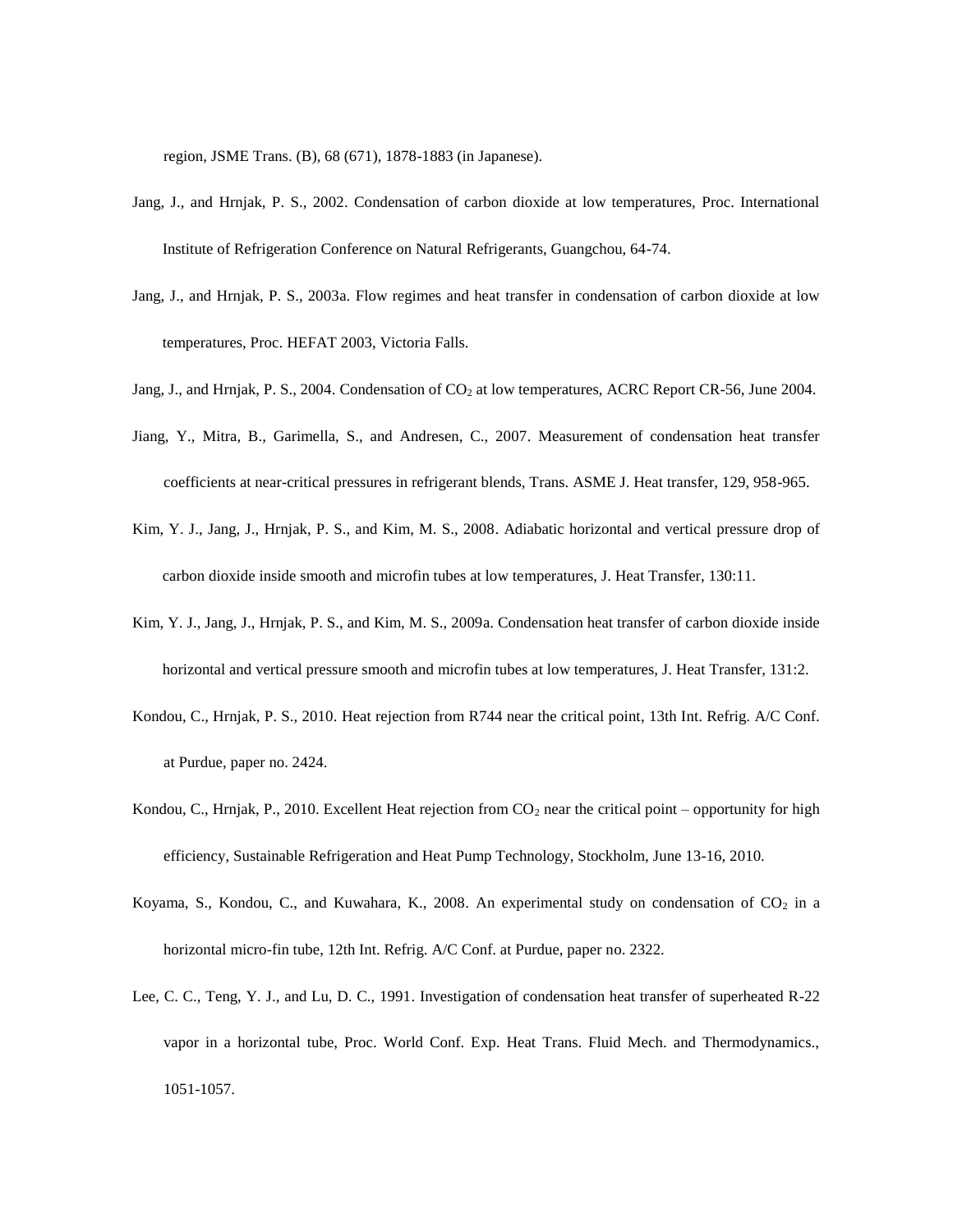- Lemmon, E. W., Huber, M. L., and McLinden, M. O., 2007. Reference fluid thermodynamic and transport properties-REFPROP ver.8.0, National Institute of Standards and Technology, Boulder, CO, USA.
- McAdams, W. H., 1954. Heat Transmission, 3<sup>rd</sup> ed., McGraw Hill, New York, 218-229.
- Moffat, R. J., 1988. Description uncertainties in experimental results. Exp. Therm. Fluid Sci., 1, 3-17.
- Nusselt, W., 1916. Die Oberflachenkondensation des wasserdampfes, Vereines Deutscher Ingenieure, Vol. 60, no. 27, p.541-546.
- Park, C. Y., and Hrnjak, P. S., 2009b. CO<sub>2</sub> condensation heat transfer and pressure drop in multi-port microchannels, 3rd IIR Conference on Thermophysical Properties and Transfer Processes of Refrigerants, Boulder, CO, June 23-26, 2009.
- Petrov, N. E., and Popov, V. N., 1985. Heat transfer and resistance of carbon dioxide being cooled in the supercritical region, Thermal Eng., **32** (3), 131-134.
- Petukhov, B. S., 1970. Heat transfer and friction in turbulent pipe flow with variable physical properties, Advances Heat Transf., Academic Press, Orland, 6, 503-564.
- Sieder, E. N. and Tate, G. E., 1936. Heat transfer and pressure drop of liquids in tubes, Ind. Eng. Chem. **28**.1429-1435.
- Sleicher, C. A., and Rouse, M.W., 1975. A convenient correlation for heat transfer to constant and variable property fluid in turbulent pipe flow, Int. J. Heat Mass Transfer, **18**, 677-683.
- Tanaka, H., Nishikawa, N., and Hirata, M., 1968. Turbulent heat transfer to supercritical carbon dioxide, Proc. 1967 Semi-International symposium Heat and Mass Transfer, Vol.2 127-134.
- Yamagata, K., Nishikawa, K., Hasegawa, S., Fujii, T., and Yoshida, S., 1972. Forced convective heat transfer to supercritical water flowing in tubes, Int. J. Heat Mass Transfer, 15, 2575-2593.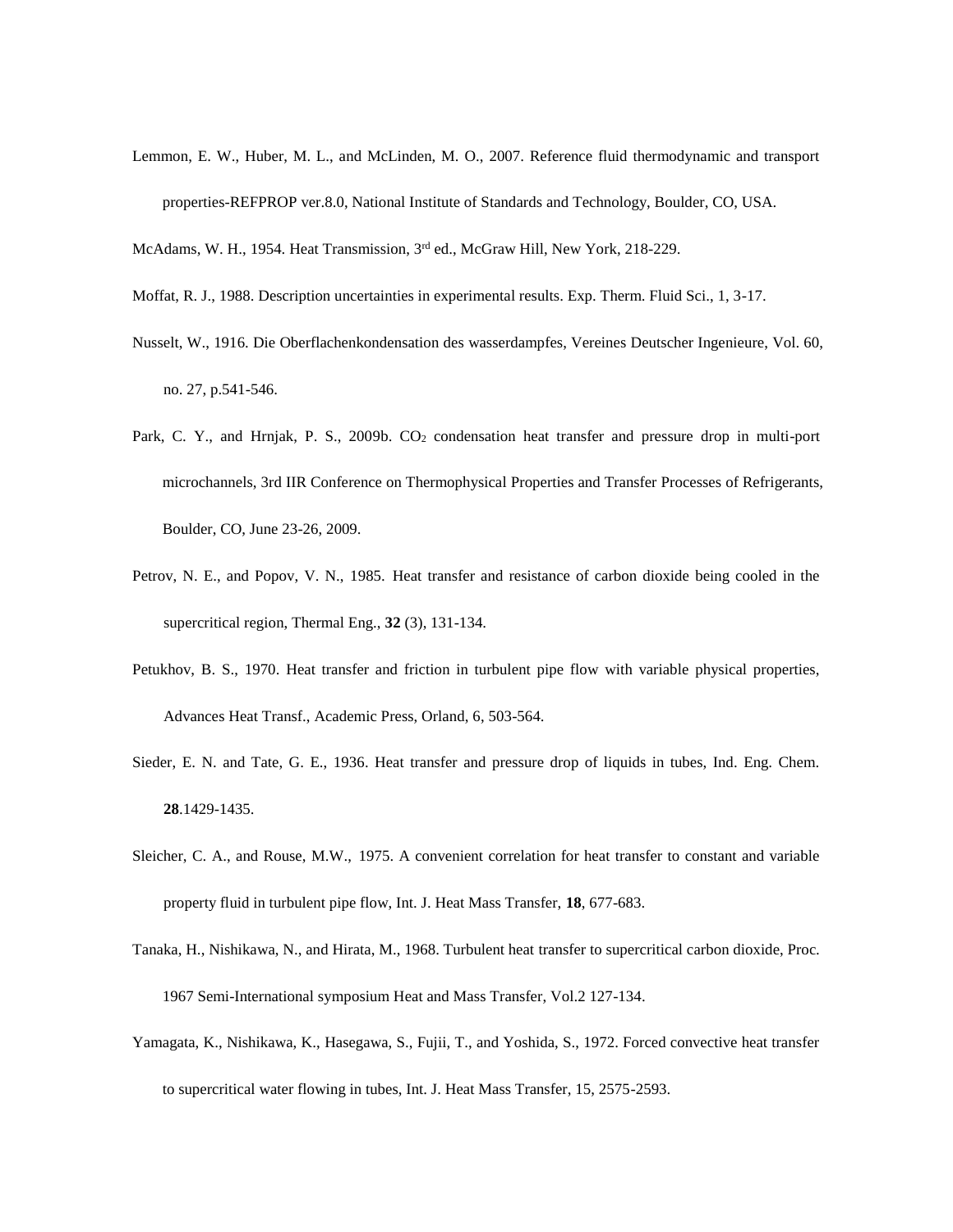- Zilly, J., J. Jang, and Hrnjak, P. S., 2003c. Condensation of CO<sub>2</sub> at low temperature inside horizontal microfinned Tubes, ACRC Report No. CR-49, Mar. 2003.
- Zilly, J., Jang, J., and Hrnjak, P. S., 2003b. Condensation of carbon dioxide at low temperatures in micro-finned horizontal tubes, Proc. International Institute of Refrigeration, Washington D.C.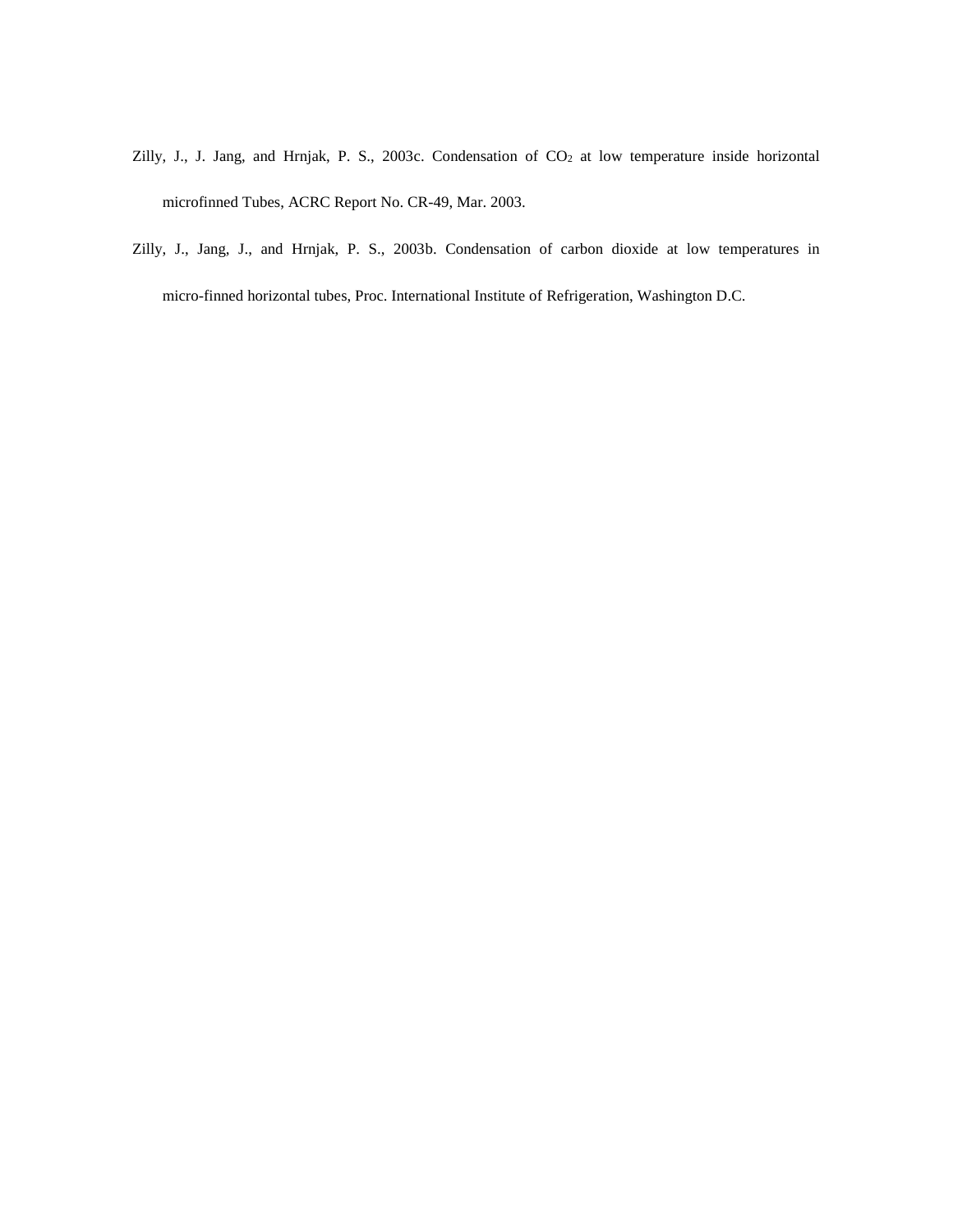## Figure caption list

- Figure 1 Schematic diagram of experimental apparatus
- Figure 2 Dimensions of test section and positions of thermocouples
	- (a) Cross section of test tube (b) Length of test section
- Figure 3 Overview of data reduction procedure
- Figure 4 Examples of detailed experimental results
	- (a) 6.0 MPa, 10 kW m<sup>-2</sup>, 150 kg m<sup>-2</sup>s<sup>-1</sup> (b) 7.0 MPa, 10 kW m<sup>-2</sup>, 150 kg m<sup>-2</sup>s<sup>-1</sup>
- Figure 5 Changes in superheated vapor properties
- Figure 6 Illustration of radial temperature distribution measured by Fujii et al. (1978)
- Figure 7 Estimated radial profile of temperature and Prandtl number in radius direction
- Figure 8 Effects of mass flux and heat flux on HTC
- Figure 9 Effect of pressure on HTC
- Figure 10 HTC and pressure drop around the critical point
- Figure 11 Effect of superheat condensation on cross-finned tube heat exchangers
- Figure A. 1 Temperature distribution of tube wall and refrigerant
- Figure A. 2 Heat conduction from outside the test section
- Figure B. 1 Effect of thermal entry length on averaged HTC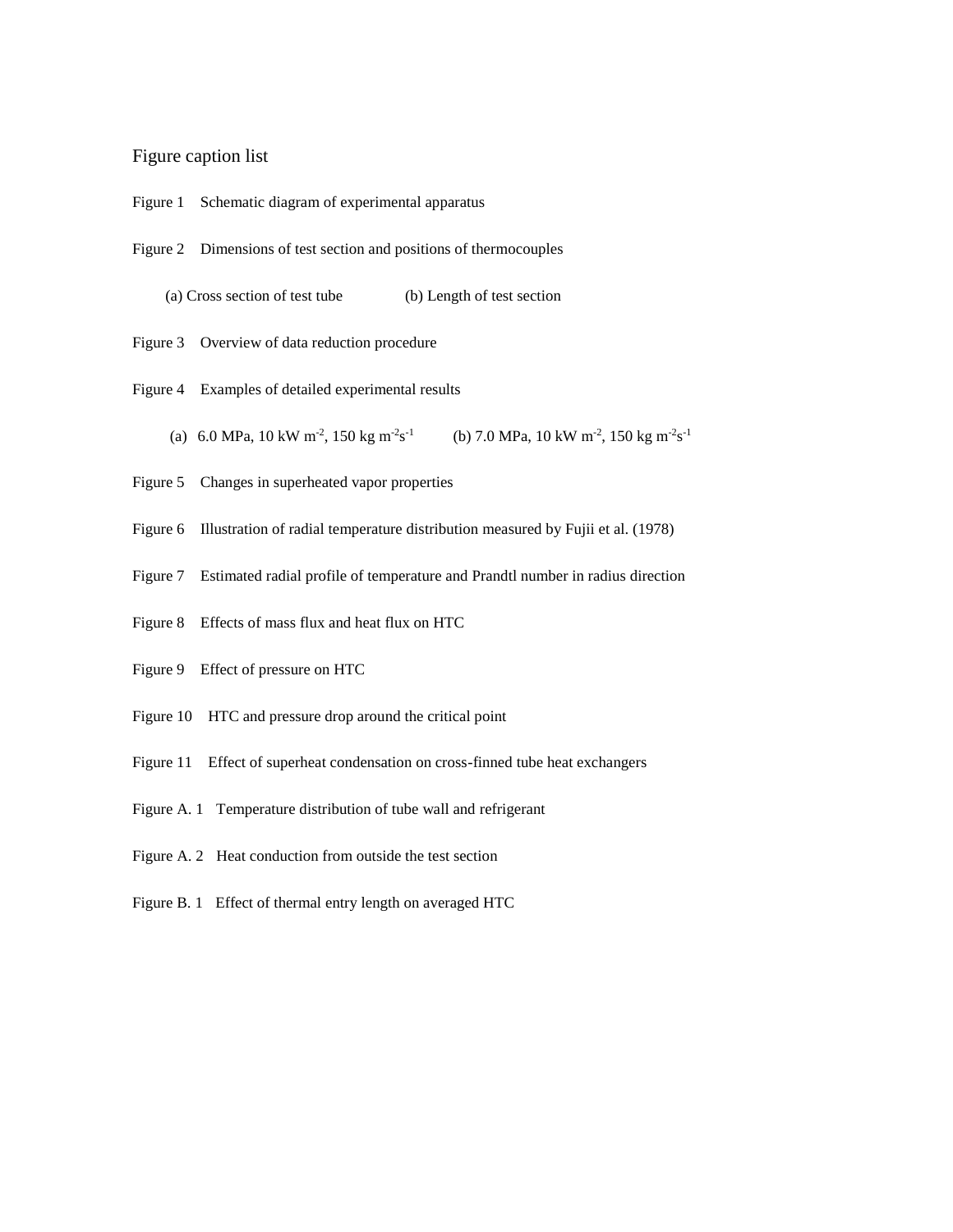

**Figure 1 Schematic diagram of experimental apparatus**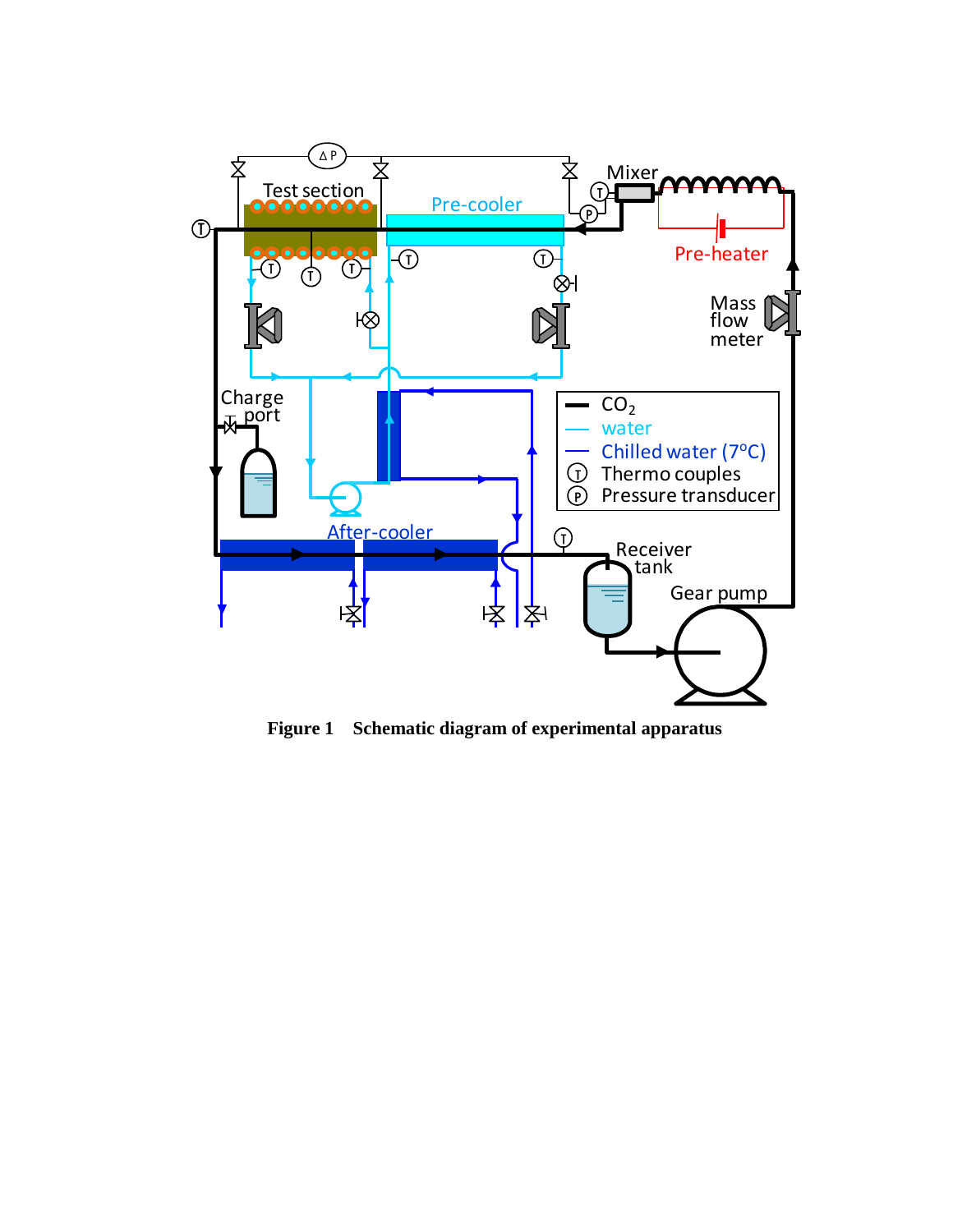

(a) Cross section of the test tube (b) Length of the test section **Figure 2 Dimensions of test section and positions of thermocouple**



**Figure 3 Overview of data reduction procedure**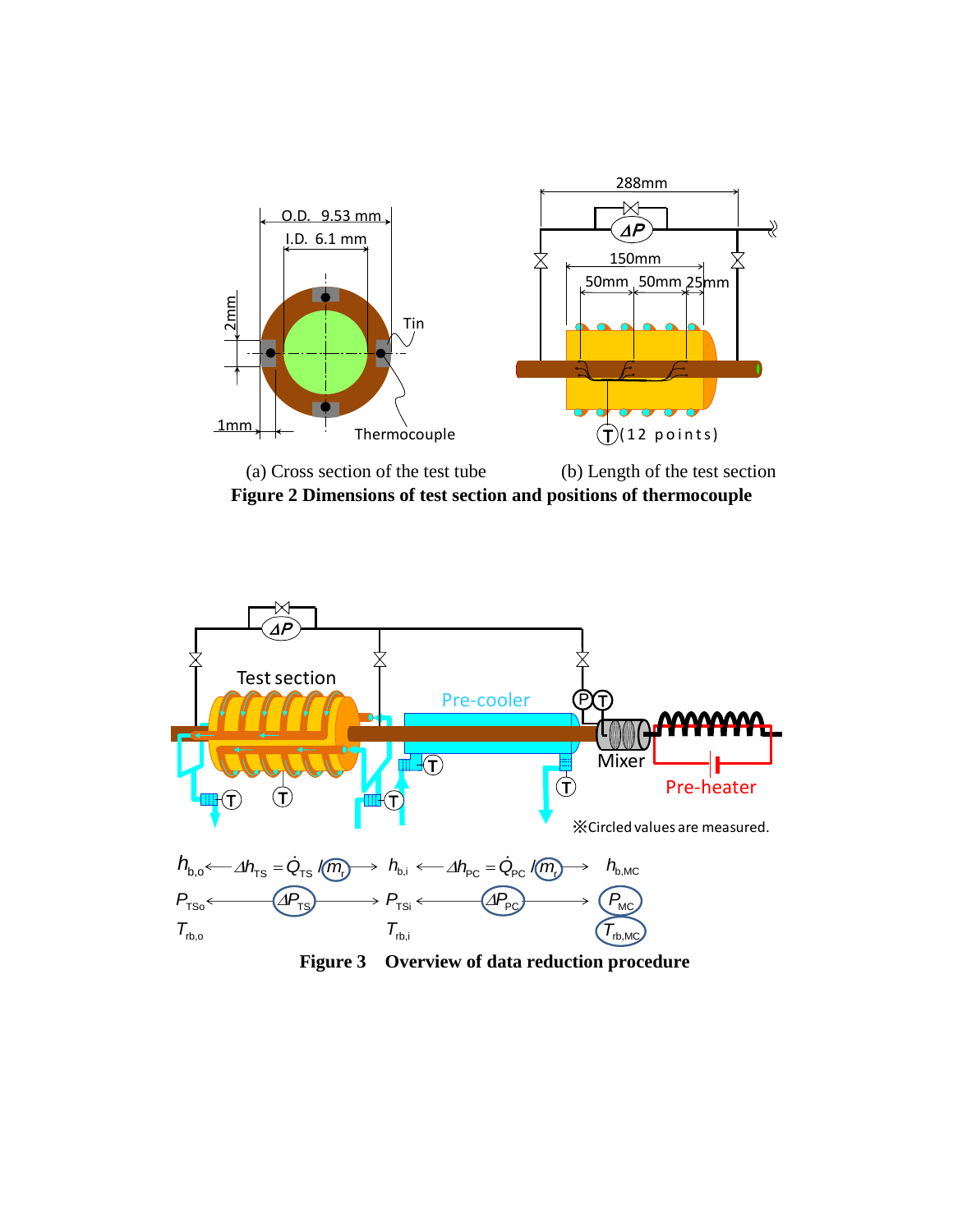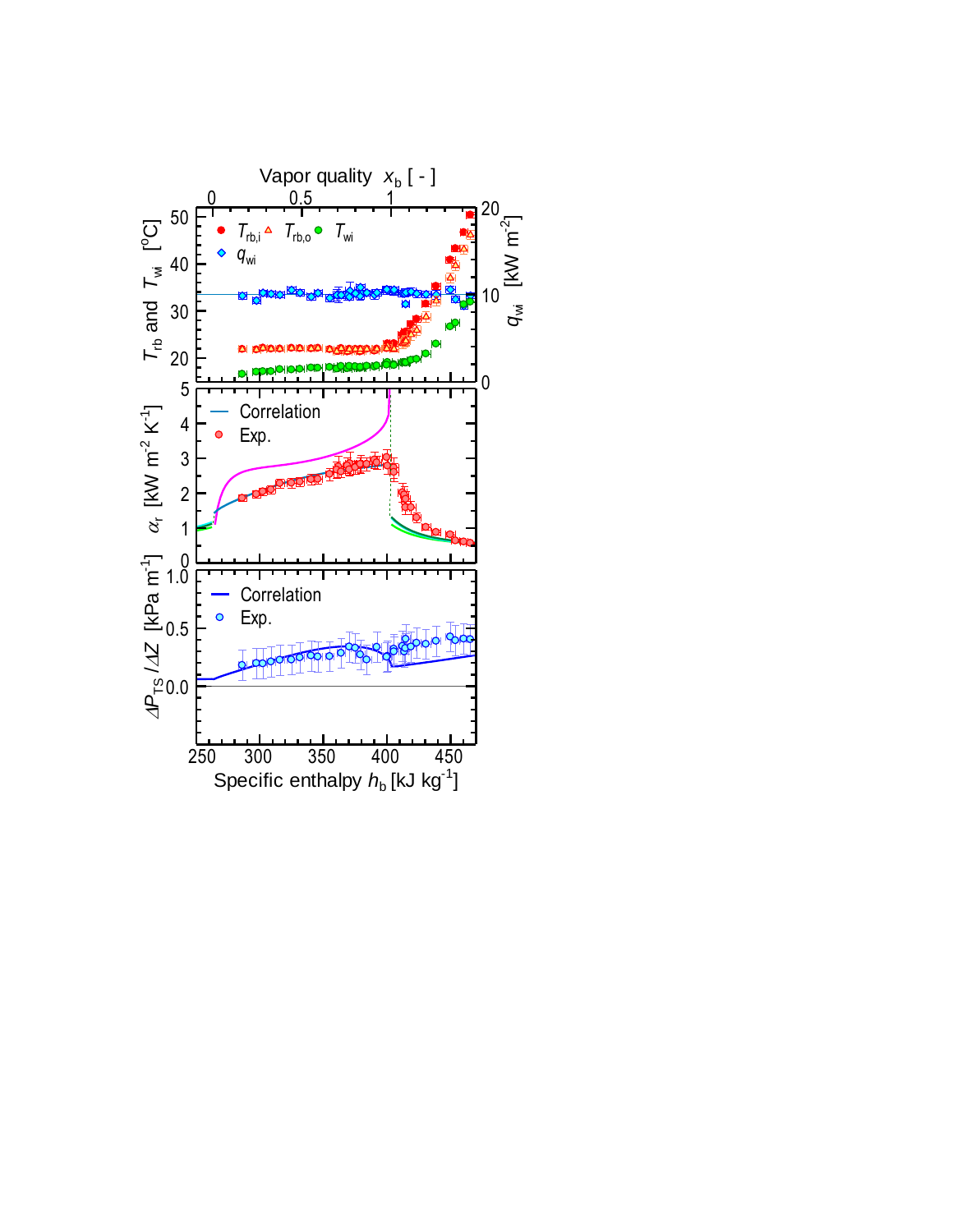

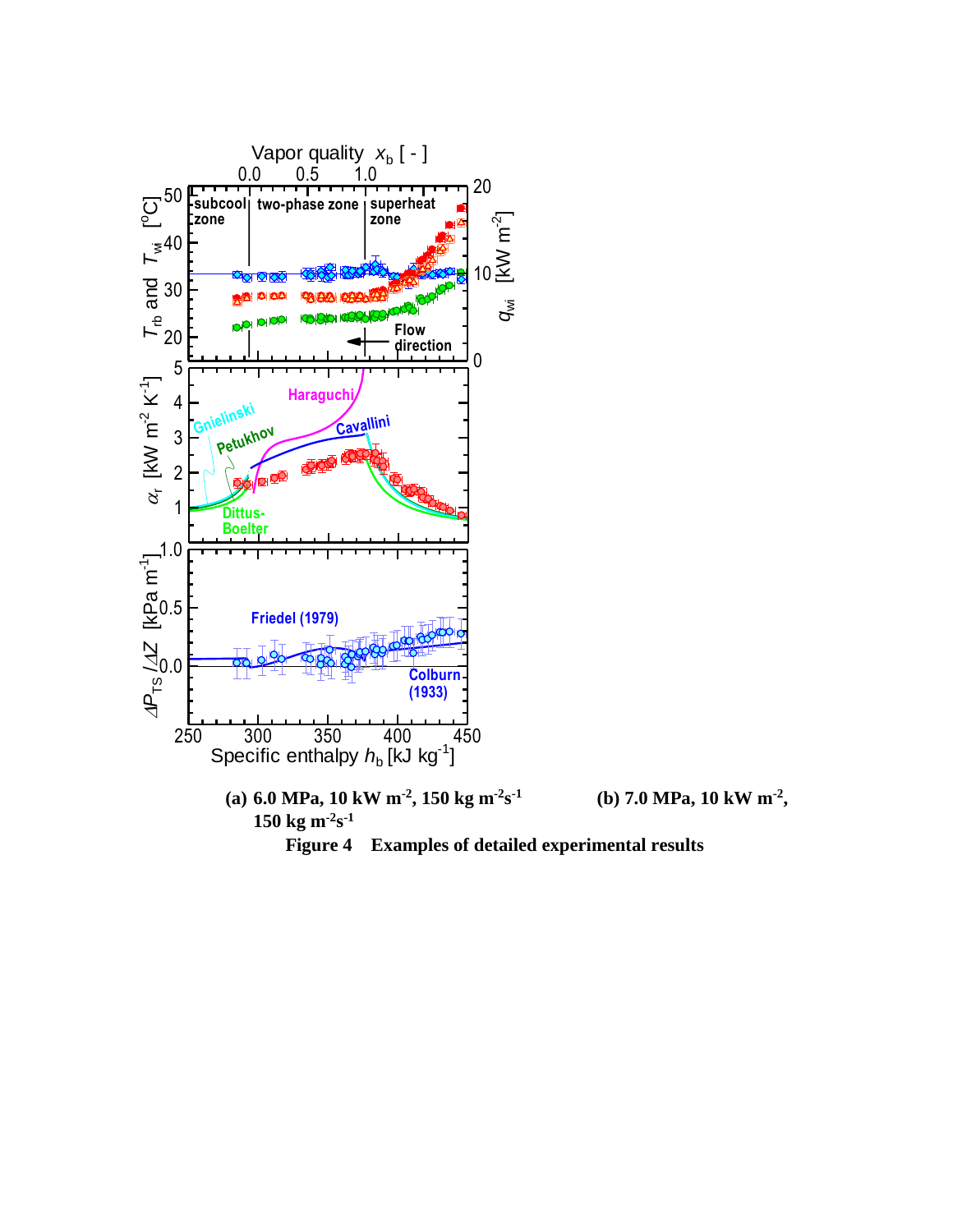

**Figure 5 Changes in superheated vapor properties**



**Figure 6 Illustration of radial temperature distribution measured by Fujii et al. (1978)**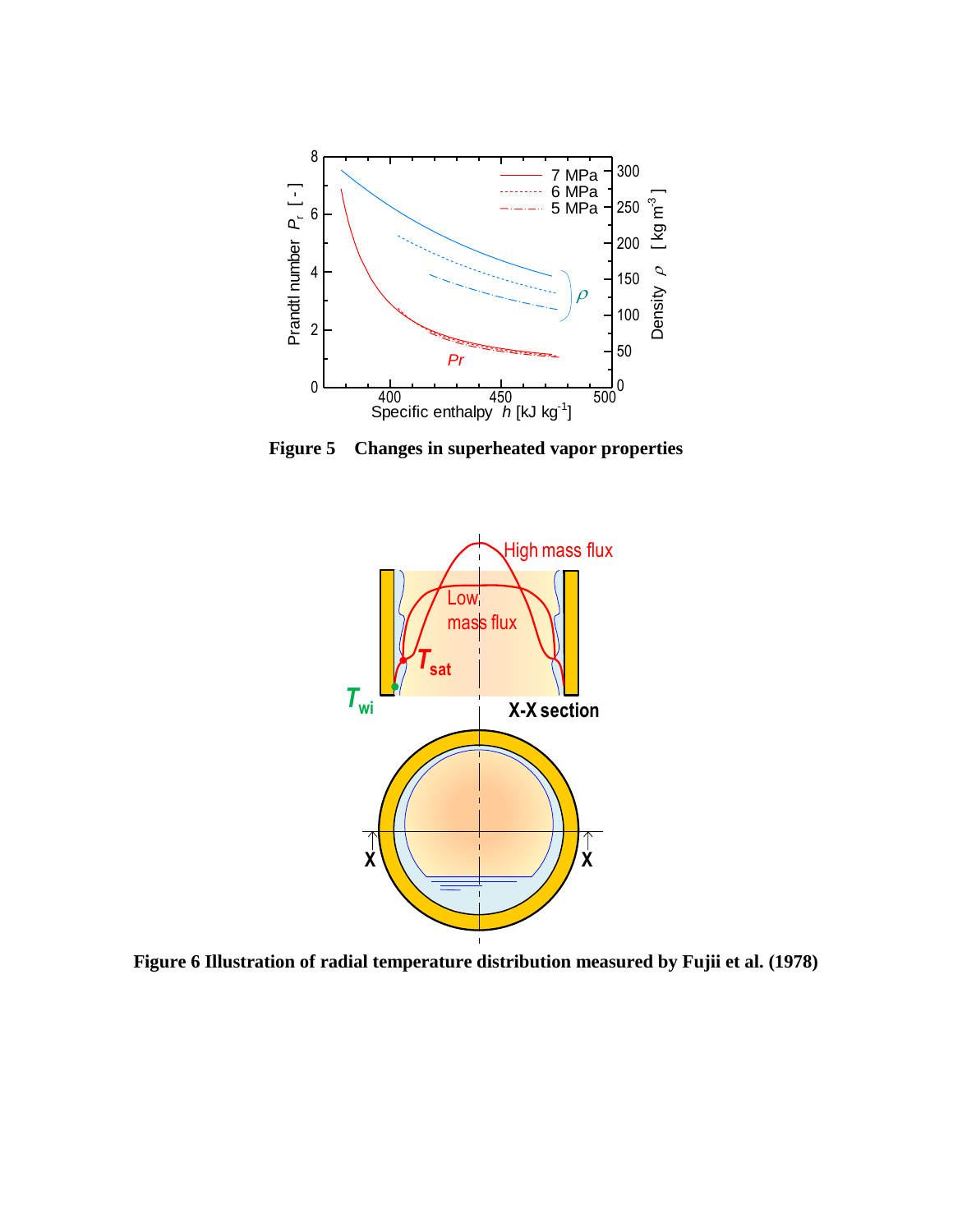

**Figure 7 Estimated radial profile of temperature and Prandtl number in radius direction**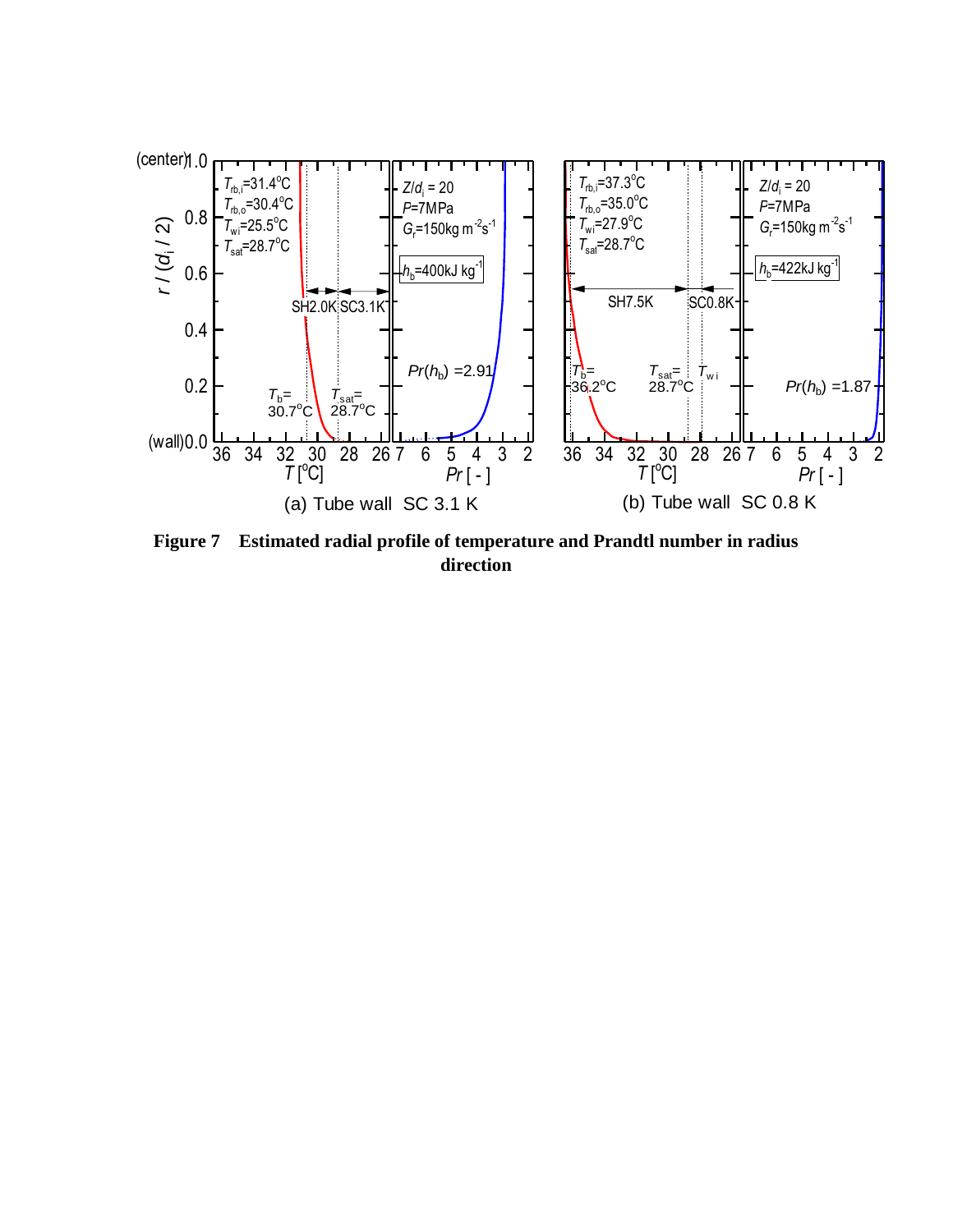

**Figure 8 Effects of mass flux, and heat flux on HTC**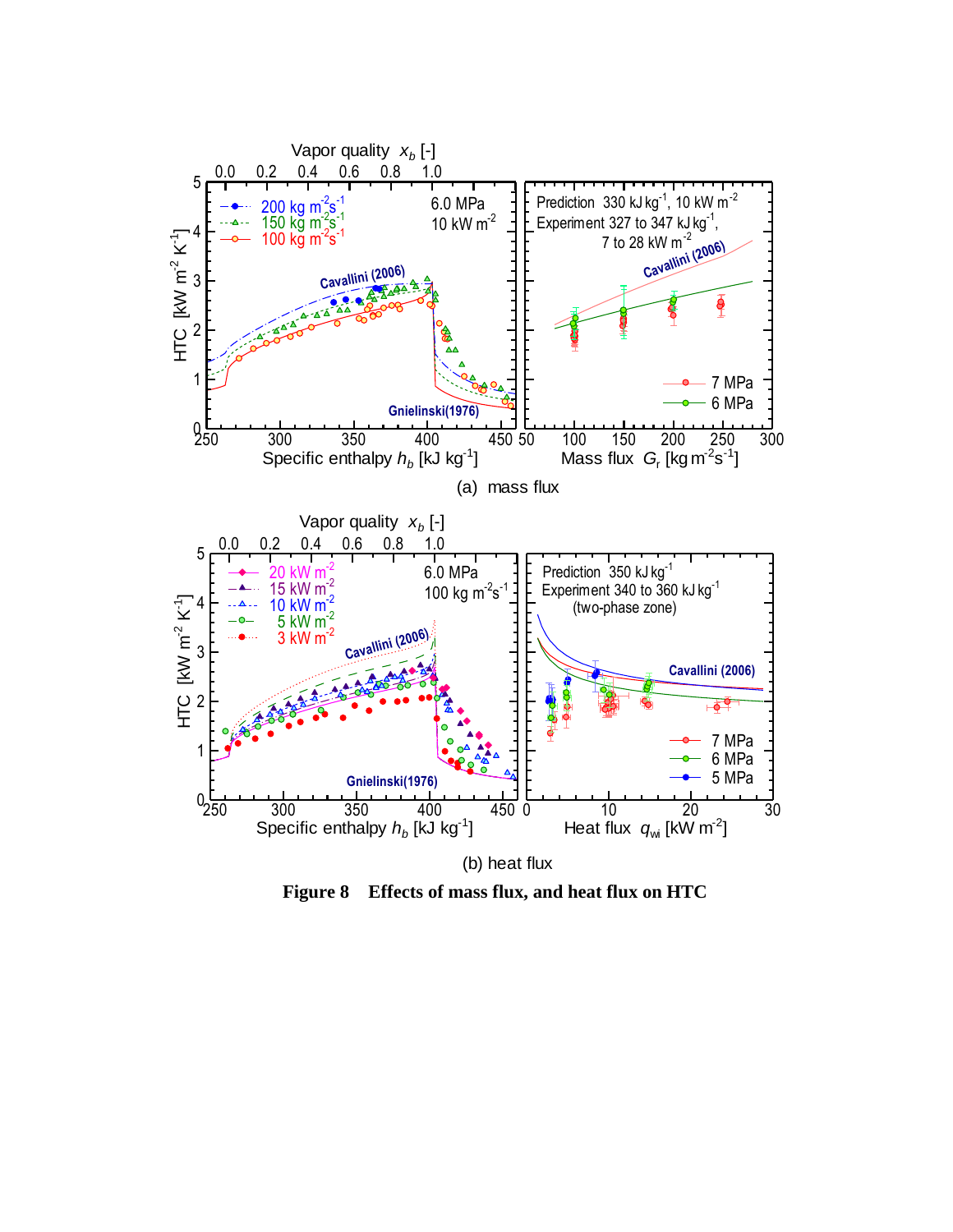

**Figure 9 Effect of pressure on HTC**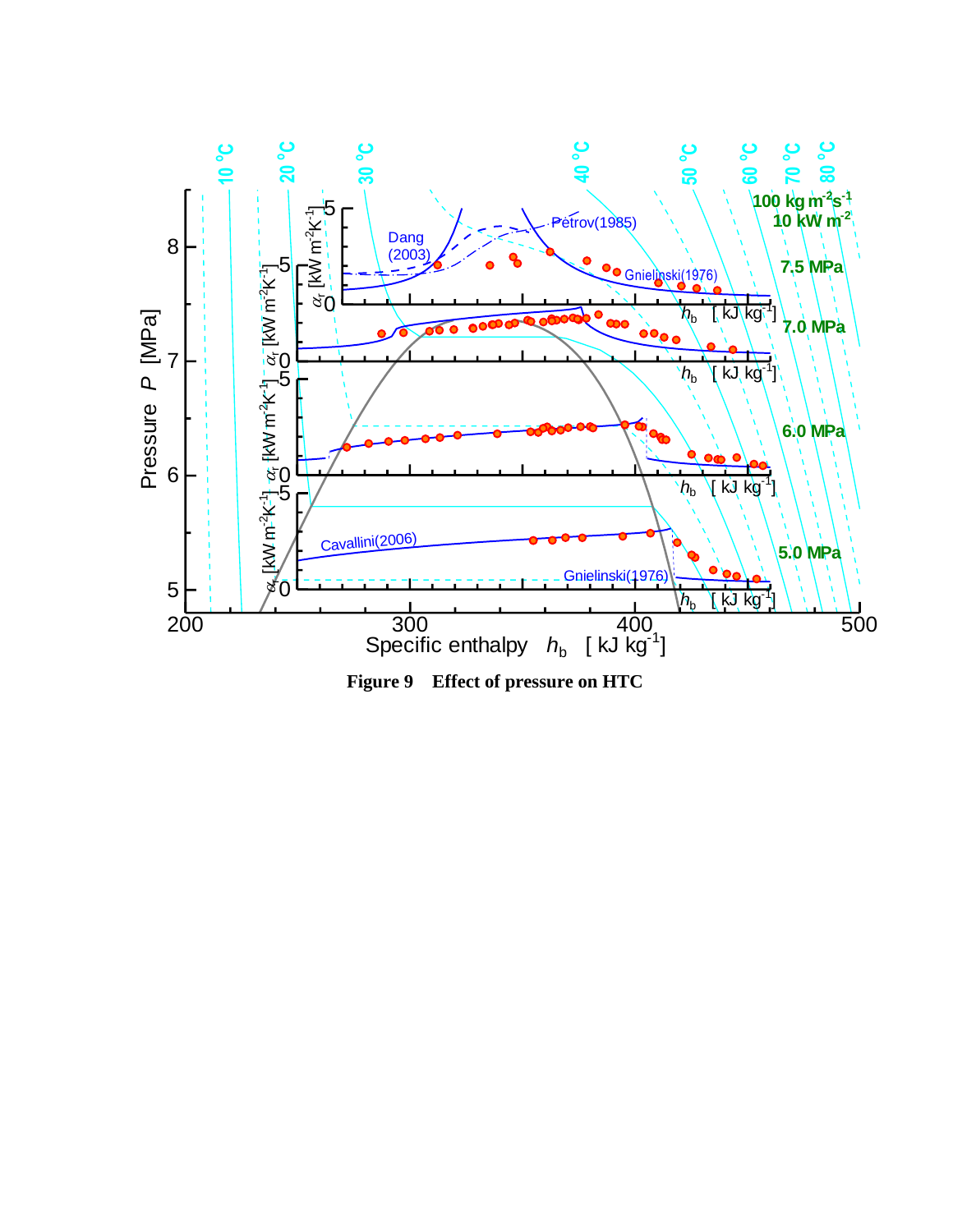

**Figure 10 HTC and pressure drop around the critical point**



**Figure 11 Effect of superheat condensation on cross-finned tube heat exchangers**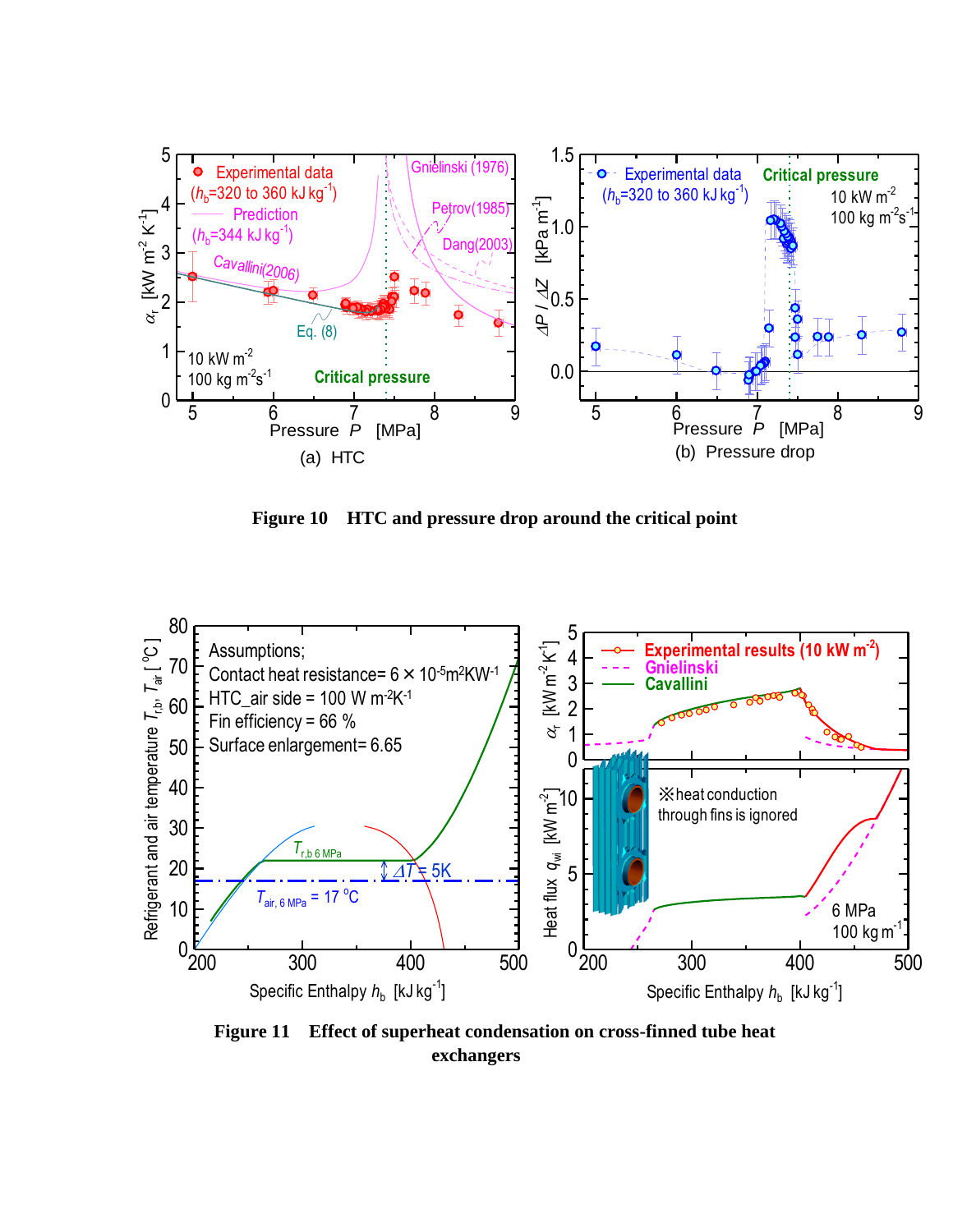

**Figure A. 1 Temperature distribution of tube wall and refrigerant**



**Figure A. 2 Heat conduction from outside the test section**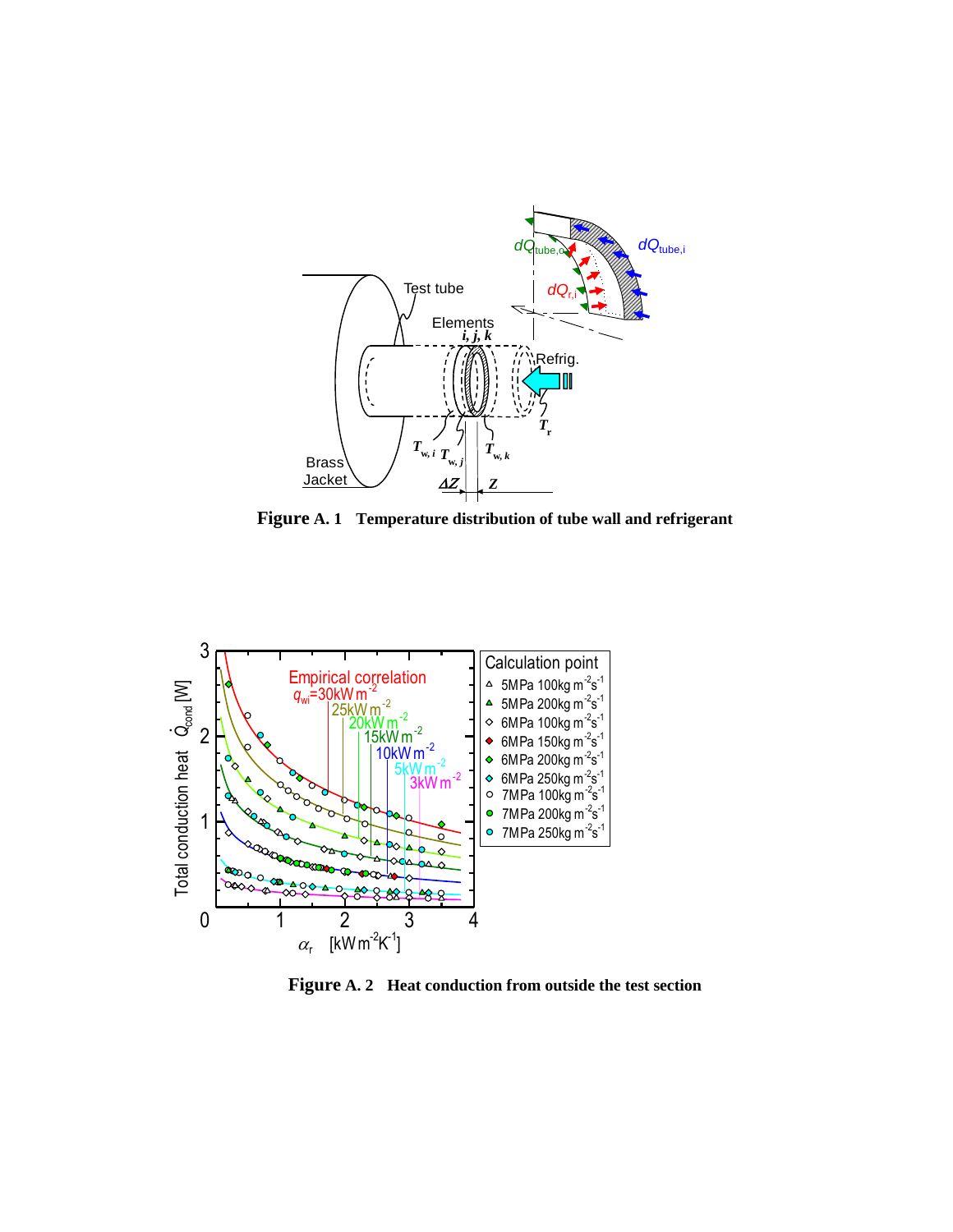

**Figure B. 1** Effect of thermal entry length on averaged HTC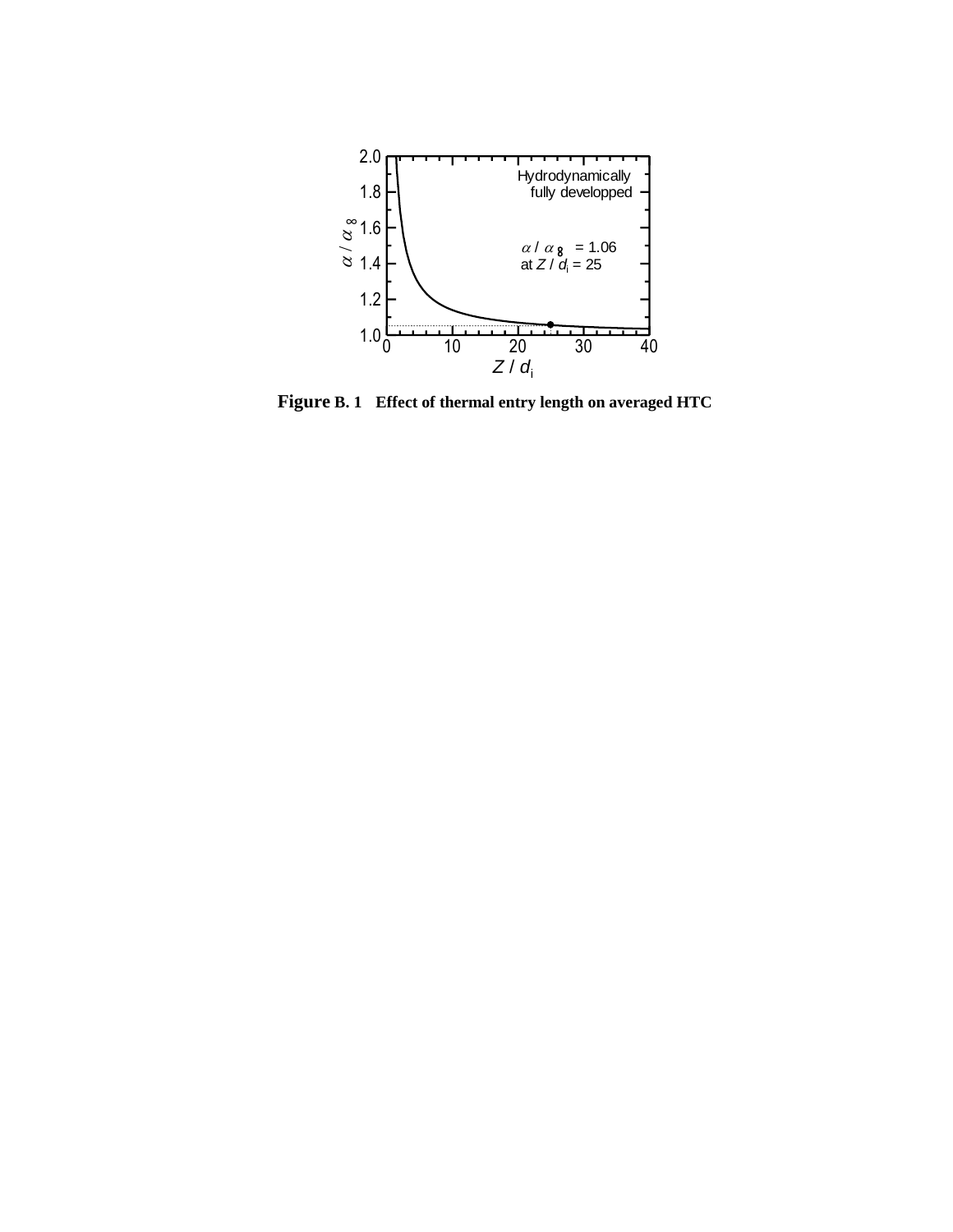# **Table caption list**

| Table 1 | Test conditions |
|---------|-----------------|
|---------|-----------------|

- Table 2 Measurement uncertainties
- Table 3 Comparative correlations for HTC
- Table 4 Comparative correlations for pressure drop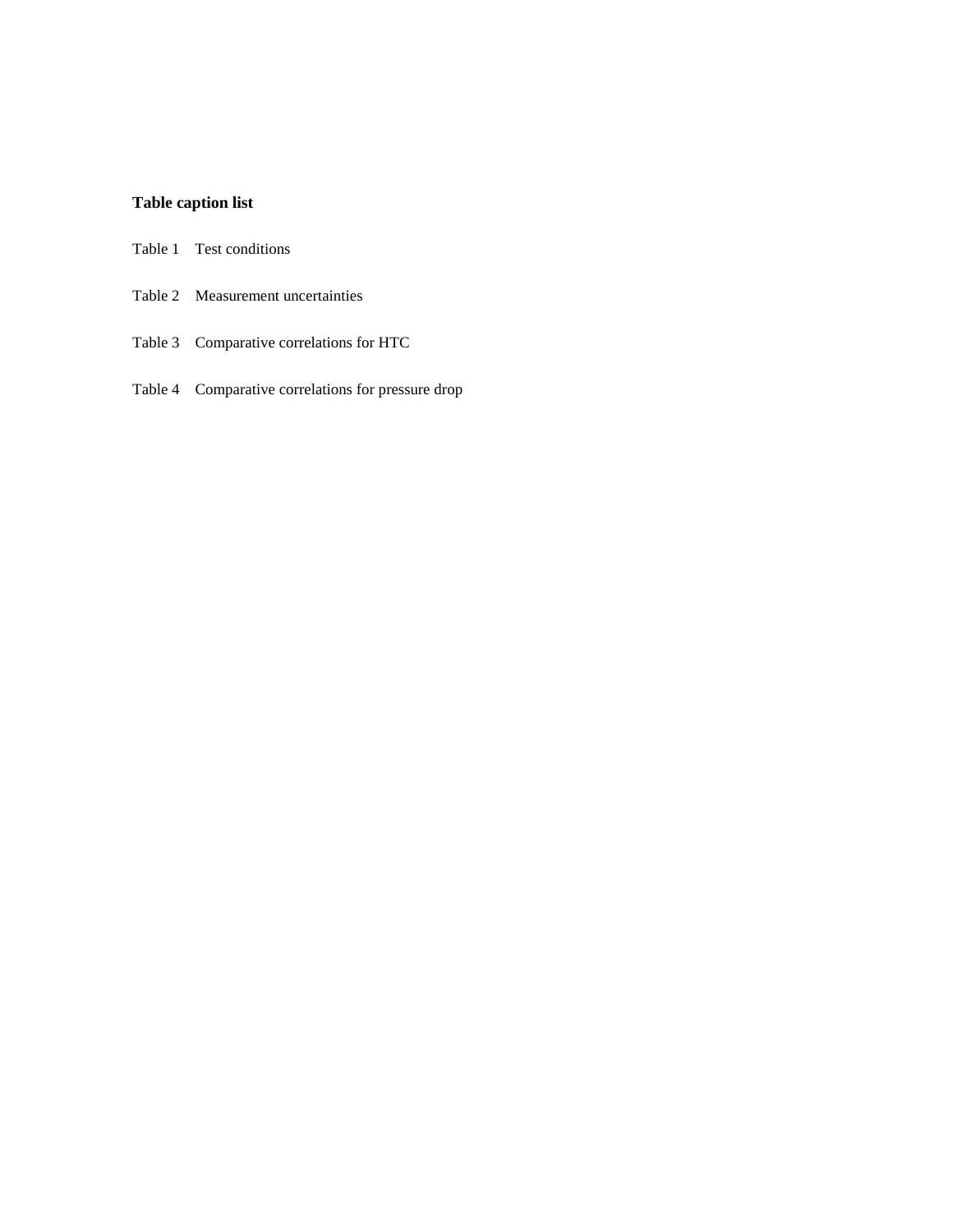| Table 1 Test conditions                  |                                       |                                                       |  |
|------------------------------------------|---------------------------------------|-------------------------------------------------------|--|
| Inner diameter of the test tube          | $d_i$                                 | $6.1 \text{ mm}$                                      |  |
| Refrigerant mass flux                    | $G_r$                                 | 100, 150, 200, 250 kg m <sup>-2</sup> s <sup>-1</sup> |  |
| Pressure                                 | P                                     | 5.0, 6.0, 7.0, 7.5 MPa                                |  |
| Averaged heat flux on interior tube wall | $q_{\rm wi}$                          | 3 to 30 kW $\rm m^2$                                  |  |
| Test section bulk enthalpy               | $h_{\scriptscriptstyle{\mathrm{rb}}}$ | 250 to 480 kJ $kg^{-1}$                               |  |

Table 2 Measurement uncertainties

| Measurement points                     |                                                 | Instrument                       | Uncertainty                 |
|----------------------------------------|-------------------------------------------------|----------------------------------|-----------------------------|
| Refrigerant and water temperature      | $T_{\rm rb}, T_{\rm H2O}$                       | Sheathed thermocouple (T type)   | $\pm 0.05$ K                |
| Tube wall temperature                  | $T_{\rm wi}$                                    | Twisted thermocouple (T type)    | $\pm 0.10$ K                |
| Absolute pressure in the mixer         | $P_{MC}$                                        | Absolute pressure transducer     | $\pm 0.05$ MPa              |
| Differential pressure through the test | $\Delta P_{\text{PC}}$ , $\Delta P_{\text{TS}}$ | Differential pressure transducer | $\pm 0.26$ kPa              |
| section and pre-cooler                 |                                                 |                                  |                             |
| Refrigerant and water mass flow rate   |                                                 | Coriolis mass flow meter         |                             |
| of the test section                    | $m_{\text{H2O}}, m_{\text{r}}$                  |                                  | $\pm 0.1$ g s <sup>-1</sup> |
| Water mass flow rate of the pre-cooler | $m_{\rm PC}$                                    | Coriolis mass flow meter         | $\pm 0.5$ g s <sup>-1</sup> |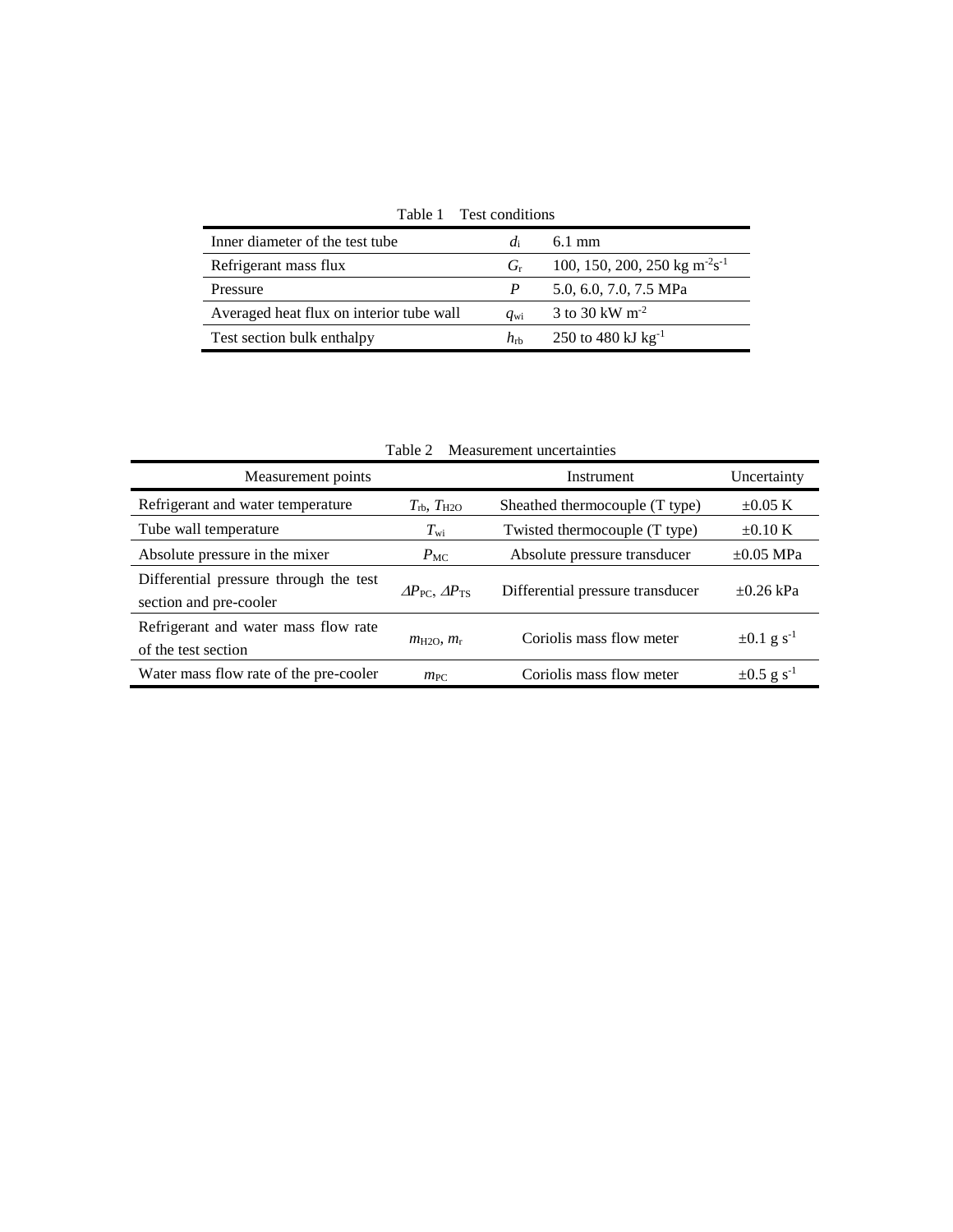

Cavallini *et al*. (2006)\*:

rallini *et al.* (2006)\*:  
\n
$$
J_G = xG_r \left/ \sqrt{gd_i \rho_v (\rho_L - \rho_v)}, J_G^T = \left\{ (7.5/4.3X_n^{1.111} + 1)^{-3} + 2.6^{-3} \right\}^{-1/3}
$$
\n
$$
\alpha_{LO} = 0.023Re_{LO}^{0.8} Pr_L^{0.4} \lambda_L / d_i
$$
\n
$$
\alpha_{\text{strat}} = 0.725 \left\{ 1 + 0.741 \left( \frac{1 - x}{x} \right)^{0.3321} \right\}^{-1} \left[ \frac{\lambda_L^3 \rho_L (\rho_L - \rho_v) gh_{LV}}{\mu_L d_i (T_{wi} - T_{sat})} \right]^{-0.25} + (1 - x^{0.087}) a_{LO}
$$
\n
$$
\alpha_r = \left\{ J_G > J_G^T : \alpha_A = \alpha_{LO} \left[ 1 + 1.128x^{0.8170} (\rho_L / \rho_v)^{0.3685} (\mu_L / \mu_v)^{0.2363} (1 - \mu_v / \mu_L)^{2.144} Pr_L^{-0.1} \right] \right\}
$$

\* Liquid and vapor properties are represented at the saturation temperature in both correlations. Above critical pressure